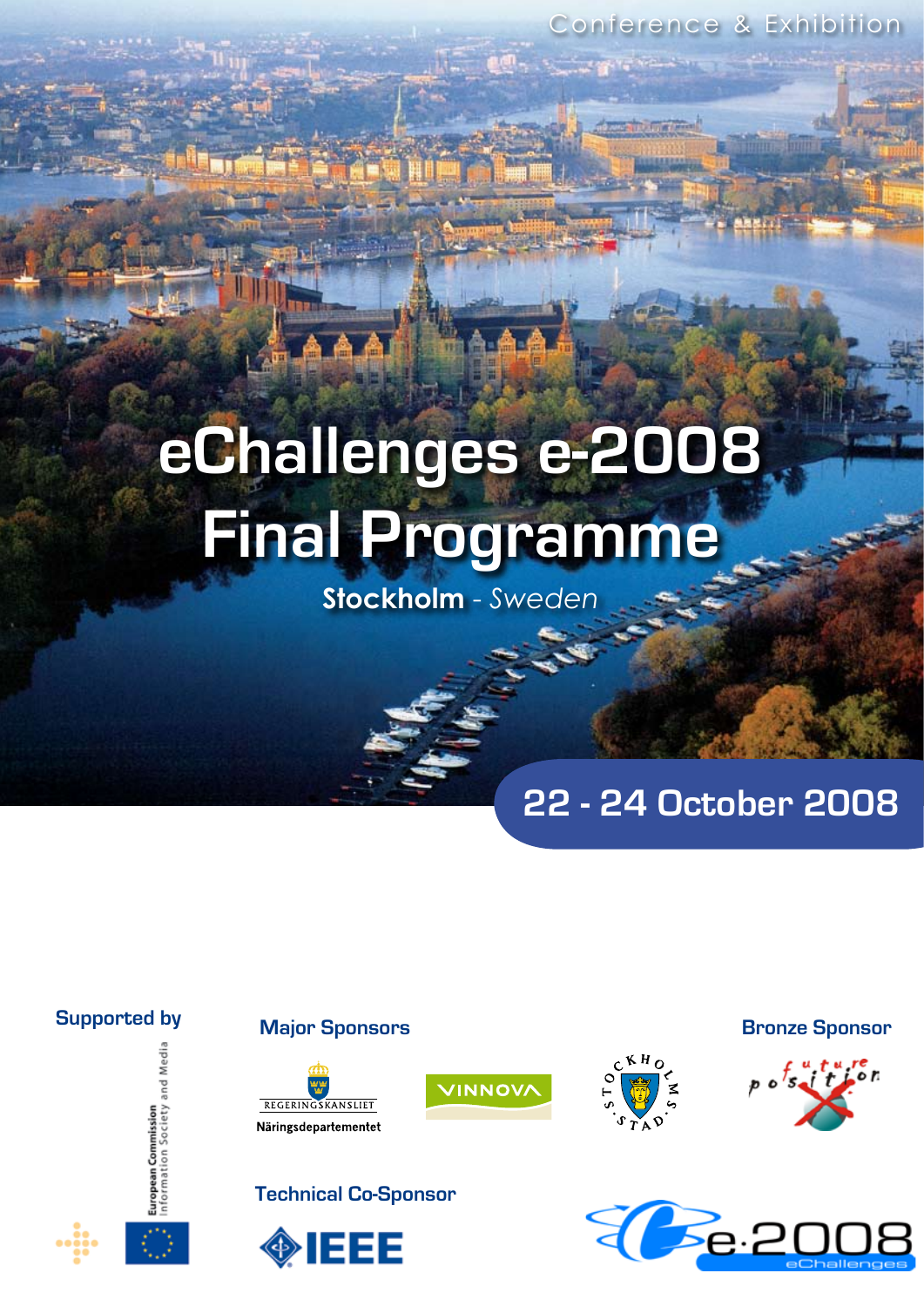# Introduction

The **eChallenges e-2008** Conference & Exhibition takes place 22 – 24 October in Stockholm, Sweden. This is the eighteenth in a series of annual conferences supported by the European Commission, which bring together over 650 delegates from leading commercial, government and research organisations around the world to bridge the Digital Divide, by sharing knowledge, experience, lessons learnt and good practice.

Thematic areas addressed in the Conference Programme include Networked Enterprises, eGovernment and eDemocracy, Technology Enhanced Learning, Digital Content, Collaborative Working Environments, eHealth, GRID, Smart and Virtual Organisations, Mobility & Security and Identity Management.

The reputation of the **eChallenges** Conference Series is based on its international perspective and its focus on high quality papers, discussion and networking. Opening and closing plenary sessions feature keynote government, business and research speakers sharing experience, insight and challenges for the future. Thematically focused parallel sessions provide coherence to a programme featuring an invigorating mix of business and government case studies, technical, legal and policy papers and interactive workshops.

**eChallenges e-2008** features a series of special tutorials and workshops organised by European Commission officials on participation in Framework Programme 7 (FP7), focused on Living Labs and FIRE (Future Internet Research and Experimentation), ICT for Governance and Policy Modelling on Thursday and Software and Services: Current Status and Future Research Directions on Friday. There is also a Workshop on Thursday focused on the Ambient Assisted Living Joint Programme, presenting an overview of the Experiences from the 1st Call and preview of 2nd Call.

The Community Building goals of **eChallenges e-2008** are to facilitate international research cooperation and successful exploitation of research results, to promote knowledge sharing between commercial, government and research organisations, to share experiences about the current state of global eAdoption at sectoral, national and regional levels, to identify new partners for proposals to be submitted under Framework Programme 7, to support International Cooperation and open up the European Research Area (ERA) to the rest of the world.

## **Who will you meet at e-2008?**

**"eChallenges e-2005** *was a success largely due to the ability of the eChallenges Consortium to attract major global players in ICT related applied R&D and formulate a program rich in content, touching the cutting edge of R&D issues and focusing on the most important future trends, while insisting on high level academic performance as manifested in the excellent conference proceedings and documentation. For my colleagues in the Government of Slovenia, for the Slovenian research community and related businesses, the event was very valuable*." *Dr. Jure Zupan, Minister for Higher Education, Science and Technology, Slovenia*

The **eChallenges** Conference Series attracts policy makers, practitioners and researchers from leading commercial, government and research organisations around the world. Participants include Ministers, Director-Generals, Vice-Presidents, senior & middle managers, professors & graduate students, project managers, software engineers and researchers.

**eChallenges e-2008** provides a prestigious international forum to increase awareness of exploitable ICT research results and applications, whether funded privately or publicly. The Exhibition and National Pavilion provides an opportunity to showcase research results and applications through technology demonstrations and posters.

The eChallenges Community is open, inclusive



The **eChallenges** Conference Series also provides a unique opportunity to identify partners and opportunities to cooperate in international research projects co-funded by the European Commission under the ICT Theme of FP7, as well as discussing specific proposal ideas with European Commission officials representing different units from DG INFSO.

## **The Venue**

The **eChallenges e-2008** Conference & Exhibition takes place in the Grand Hotel, which is located at S. Blasieholmshamnen 8, Stockholm.

## **Media Partners**

**eChallenges e-2008** Media Partners include:

eStrategies

eP Market Intelligence

If you are also interested in becoming a Media Partner, please contact the Conference Secretariat.

## **The Programme**

The 3-day Conference Programme features an invigorating mix of business and government case studies, technical and policy papers and interactive workshops. As well as opening and closing Plenary

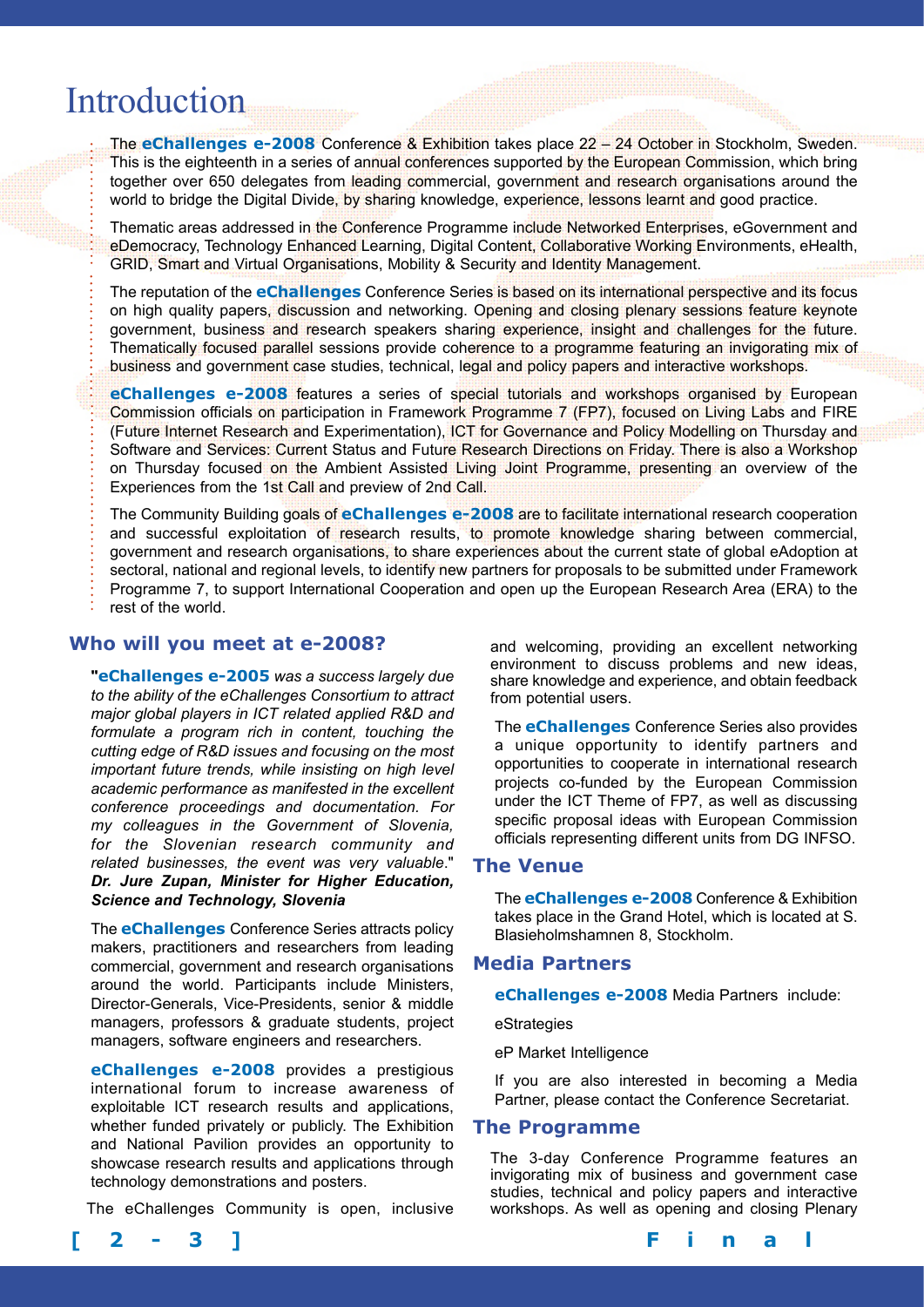Sessions, delegates may participate in almost 80 thematically focused parallel sessions featuring different aspects of Networked Enterprise, eGovernment and eDemocracy, Technology Enhanced Learning, Collaborative Working Environments, Digital Content, eHealth, GRID, Smart and Virtual Organisations and International Collaboration. Session Chairs will ensure active discussions and facilitate delegate participation and networking.

The conference programme is complemented by a demonstration and exploitation focused Exhibition and social events including a **Networking Cocktail Reception** kindly sponsored by the City of Stockholm (22nd October) and a **Gala Dinner** (23rd October) kindly sponsored by the Ministry of Enterprise, Energy and Communications and VINNOVA - Swedish Governmental Agency for Innovation Systems.

The Conference Programme is subject to change, and the **eChallenges e-2008** Organising Committee reserves the right to alter the contents, venue and/or speakers.

# **Networking Support**

Networking is a key feature of the **eChallenges** Conference Series, and is facilitated in a number of practical ways. Paper and workshop sessions are designed to maximise knowledge sharing by providing time for interactive discussions during the Conference Programme itself. Coffee and lunch breaks take place in the Exhibition area to maximise exposure for technology demonstrations and posters, and to facilitate further discussion following paper and workshop sessions. Social events are designed to facilitate informal discussion.

A number of dedicated networking areas are provided at the venue to facilitate spontaneous meetings by small groups. Finally, the **Delegate Showcase** on the **eChallenges** portal (**www.eChallenges.org**) allows registered delegates, speakers & exhibitors to publish their own short profile (including research and commercial interests and a photograph), to facilitate networking before, during and after the Conference.

# **Security, Health and Safety**

Please wear your name badge for all **e-2008**  activities, as it is your identification and allows you access to all Conference facilities. Unfortunately, conferences and Exhibitions provide a tempting target for thieves, so please take care of bags, personal computers and other personal belongings.

The Organisers cannot accept any responsibility for losses incurred, or for personal health and safety. Delegates should ensure they have personal health insurance and take the usual care when exploring the City of Stockholm. If you or your partner have any special needs or requirements, please contact the Conference Secretariat well in advance of the event.

# **Hotel Accommodation**

The Conference Organisers have negotiated special rates at the Conference venue (**Grand Hotel**), **Hotel Tegnérlunden**, **Hotel Oden** and **Comfort Hotel**.

By staying in one of these hotels, you will maximise networking opportunities with other conference delegates, presenters and exhibitors.

# **Networking Reception**

The Organising Committee are pleased to announce that a **Networking Buffet Reception** hosted by the City of Stockholm will be held in the Golden Room in the Stockholm City Hall on Wednesday 22 October, from 18:00 – 20:00.

It is necessary for all delegates to confirm their participation by 01 October at the latest via online registration to be included in the security list for entrance to the City Hall.

Each confirmed delegate will receive their invitation card in their conference pack, which can be collected at the conference venue on Tuesday 21 October from 15:00.

Delegates should arrive at the City Hall, Hantverkargatan 1, between 17:15 - 17:45 to clear security. The nearest underground station is T-Centralen. Buses 3 & 62 also go near the City Hall.

Following the formal Welcome by the City, a guide will provide a brief introduction to the history of the City Hall, and in particular the background to some of the more striking mosaics in the Golden Room

This Reception will provide delegates and partners with the opportunity to network with their peers.

# **Gala Dinner**

The Organising Committee are pleased to announce that a **Gala Dinner**, sponsored by Ministry of Enterprise, Energy and Communications and VINNOVA - Swedish Governmental Agency for Innovation Systems will be held in the wonderful Vasa Museum on Thursday 23 October.

Transport by boat to the Vasa Museum is provided from outside the Grand Hotel (Conference Venue). Boats will leave between 18:30 – 19:15. A guide will provide a brief introduction during this short trip.

Upon arrival, guests will have the option to participate in a short tour of the Vasa Museum between 19:15  $-19:50.$ 

Bus transfers from the Vasa Museum back to the Grand Hotel will leave at 22:30, 22:50 and 23:10.

It is necessary for all delegates and Accompanying persons to confirm participation at both social events as part of Online Registration to secure tickets.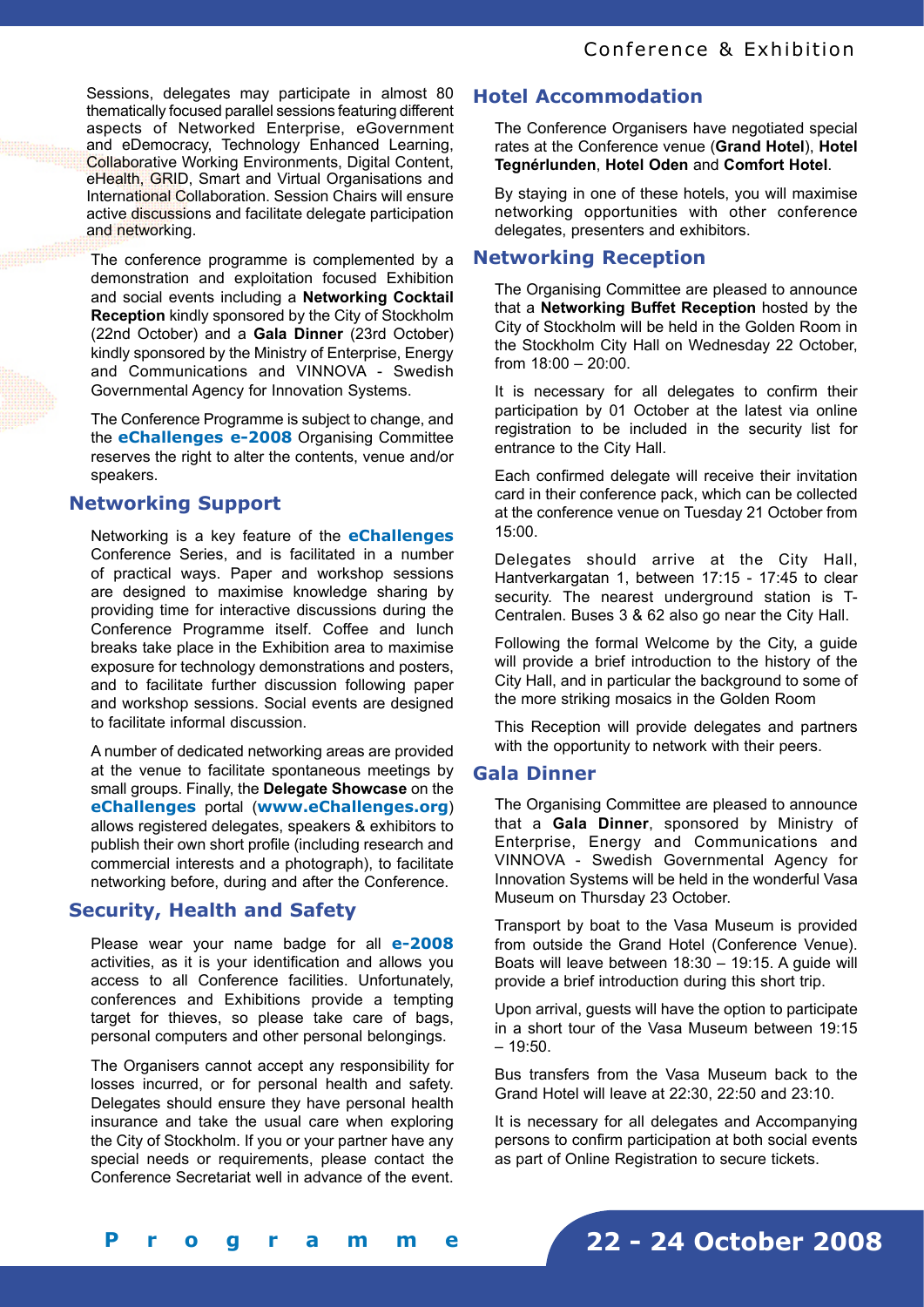# **Stockholm**

Stockholm is the capital of Sweden. While it is located across 14 islands, there is a very efficient transport system and the city centre is quite compact, making it possible to walk to all major sites.

As well as having many cultural and historical sights, Stockholm has a vibrant cafe society and excellent shopping facilities that will keep Accompanying Persons busy during eChallenges e-2008, before joining conference delegates for social events on Wednesday and Thursday evening.

Stockholm has more than seventy museums, offering significant choice for different tastes. Delegates should endeavour to visit the Vasa Museum, Skansen Open-air museum and Junibacken in Djurgården, the City Hall and Royal Palace, Gamla Stan (Old Town) and Drottingholm Palace.

Within the city centre there are a number of shopping malls on Hamngatan (NK, Gallerian) and Stureplan (Sturegallerian).

The Archipelago consists of over 30,000 islands

# **Transport**

## **From Arlanda International Airport to Stockholm**

Arlanda International airport is located 27 kilometres north of Stockholm. Delegates can choose to travel to Stockholm via the Arlanda Express (takes 20 minutes), airport coach (takes 40 minutes) or by taxi (takes between 25 - 50 minutess depending on the time of day).

The Arlanda Express costs 220 SEK per person for a single journey. Tickets can be purchased from the vending machines in the airport. Please note that there is an extra charge if you buy the ticket on the train. Trains leave every 15 - 20 minutes.

A single ticket on Flygbussarna (Airport Coach) from Arlanda Airport to Stockholm City Terminal costs 99 SEK per person. Tickets can be purchased at information desk at Arlanda Airport or on board the bus. Buses leave every 15 - 20 mins and the journey takes 40 minutes.

Taxis are available outside the Terminal and are grouped by price point. Most taxi companies offer a fixed price from Arlanda Airport to Stockholm and vice versa. The normal price for 1 - 4 passengers from Arlanda Airport to Stockholm is approximately 445 SEK. It is necessary to confirm the price with the taxi driver prior to leaving the airport. If a group are arriving at the airport on the same flight, it is more economic to share a taxi rather than buy individual tickets on the Arlanda Express

#### **Transportation within Stockholm**

Stockholm has an excellent public transportation network – buses, underground and local trains.

Tickets are not sold on buses. It is necessary to buy tickets in advance at machines if you have exact change or at Pressbyrå-kiosks or 7Elevens - one hour tickets, strips of tickets or tickets for one day or more.

City buses are either blue or red. Line 47 stops at many of the city's main attractions - Skansen, Vasa Museum, Gröna Lund Tivoli and Waldemarsudde. There is a stop near the Central Train Station.

Stockholm has an extensive underground system comprising of three lines - green, red and blue, which converge at T-Centralen at the Central Railway Station.

The Stockholm Card provides free access to more than 75 museums and other attractions, free sightseeing board trips and free travel on the local public transportation system. Cards can be purchases for 24, 48 or 72 hours.

# **Sponsorship Opportunities**

**e-2008** offers a variety of Sponsorship Opportunities to enhance your organisation's image with the international ICT research community. Prominent notice will be given to Sponsors on the Conference Portal, in the Exhibition area, promotional e-mails and press releases, together with other benefits and promotional opportunities.

Major Sponsors for **e-2008** already include the Ministry of Enterprise, Energy and Communications, VINNOVA (Swedish Governmental Agency for Innovation Systems), City of Stockholm and County Administrative Board of Stockholm. Bronze Sponsors include Future Position X. **eChallenges e-2008** is also Supported by the European Commission.

Technical Co-Sponsors include IEEE Region 8, IEEE x, IEEE Spain Computer Chapter, IEEE UKRI Computer Chapter and IEEE Control & Communication (Ireland) Joint Chapter.

Previous Sponsors include the European Commission, Ministry of Economic Affairs, Netherlands, Municipality of the Hague, Generalitat de Catalunya, Ajuntament de Barcelona, Municipality of Bologna, City of Vienna, Austrian Ministries of Transport, Innovation & Technology and Economic Affairs & Employment, Slovenian Ministry of Higher Education, Science & Technology, Alcatel, HP, IBM, KPN and Telekom Austria.

A small number of high profile Sponsorship opportunities are still available, with applications considered on a first-come, first-served basis.

To request a Sponsorship Proposal, please contact **secretariat@eChallenges.org**

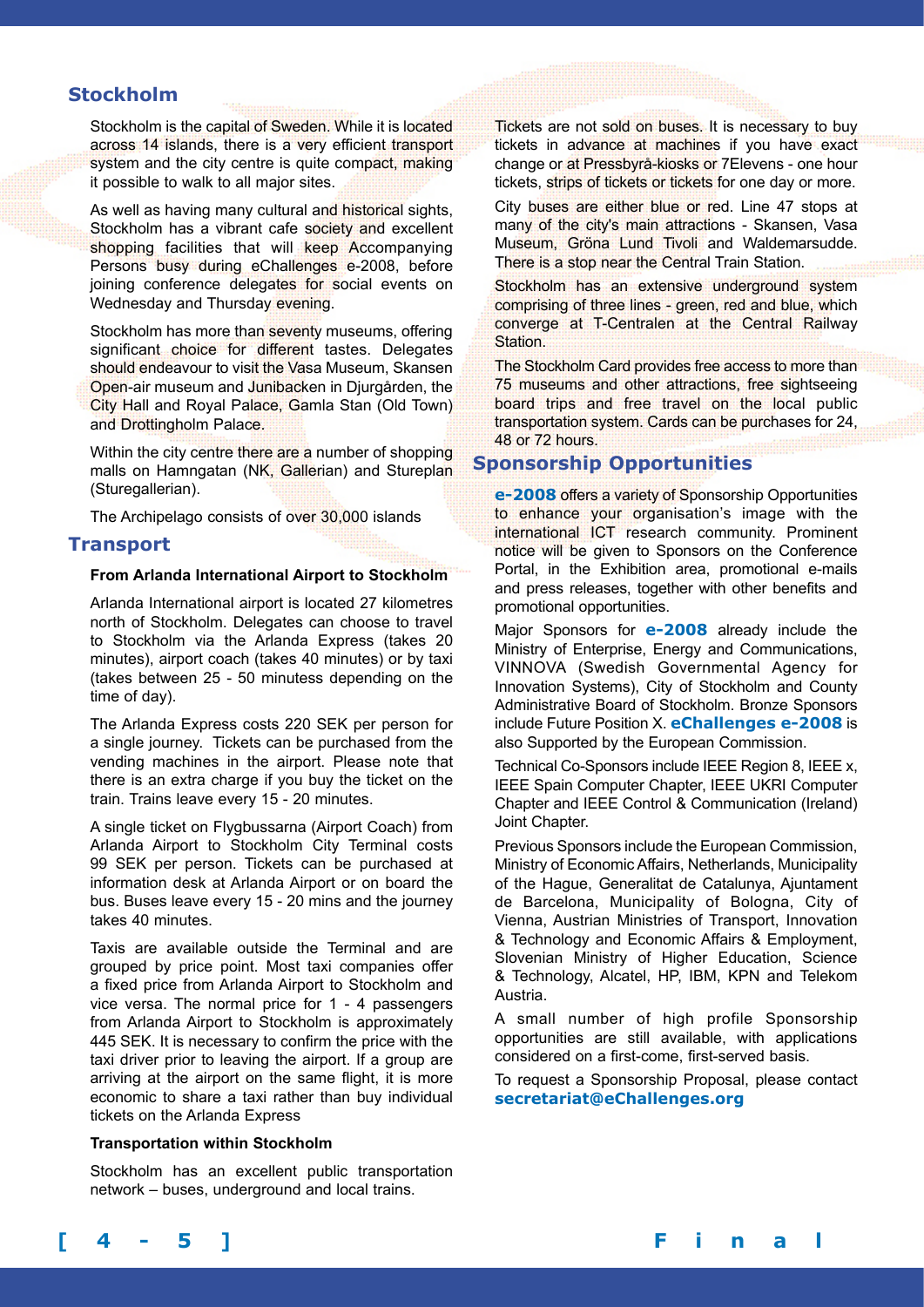# **Plenary Session Speakers**

Keynote Speakers already confirmed include:

- **H.E Åsa Torstensson,** Ministry of Enterprise, Energy and Communications
- **Mr Antti Peltomäki,** Deputy Director General, DG Information Society and Media, European Commission
- **Mr Bo Bladholm,** Lord Mayor, City of Stockholm
- **Mr Sten Nordin,** Mayor, City of Stockholm
- **Prof. Per Eriksson,** Director General VINNOVA The Swedish Governmental Agency for Innovation Systems
- **Mr Per Unckel,** County Governor of Stockholm
- **Mr Urban Funered,** Ministry of Finance

• **Mr Edmundas Žvirblis,** Deputy Director, Information Society Development Committee, Government of the Republic of Lithuania

• **Mr Mehmet Gökgöz,** Director, Turkish Research and Business Organizations (TuR&Bo ppp), Turkey









Minister

# **International Programme Committee**

A distinguished Programme Committee has been formed to review and provide actionable feedback on extended abstracts, draft final papers and presentations, and chair sessions.

## *The* **e-2008** *Programme Committee includes*

- **Paul Cunningham,** IIMC, Ireland (Chair)
- **Ulf Blomqvist,** VINNOVA, Sweden
- **Pete Bramhall,** Hewlett-Packard Laboratories, UK
- **Dr. Jonathan Cave,** RAND Europe, UK
- **Miriam Cunningham,** IIMC, Ireland
- **Prof. Stephen Curwell,** University of Salford, UK
- **Kim Davis,** Research Council of Norway
- **Prof. Asuman Dogac,** Middle East Technical University, Turkey
- **Prof. Dan Harnesk,** Lulea University of Technology Sweden
- **Dr. Nenad Ivezic,** NIST, USA
- **Prof. Bernhard Katzy,** CeTIM, Netherlands
- **Gareth MacNaughton,** Lane & Hapiak Consulting,
- United Kingdom
- **Prof. Ann Macintosh,** University of Leeds, UK
- **Jesse B.T. Marsh,** Atelier Studio Associato, Italy
- **Mícheál Ó Foghlú,** TSSG, WIT, Ireland
- **Prof. Gregoris Mentzas,** National Technical University of Athens, Greece
- **Alvaro Oliveira,** Alfamicro Lda., Portugal
- **Dr. Stephan Raimer,** College of Cooperative Education Schleswig-Holstein (WAK-SH), Germany
- **Prof. Tomás Robles,** Universidad Politecnica de Madrid, Spain
- **Jonathan Sage,** IBM Business Consulting, UK
- **Hans Schaffers,** Helsinki School of Economics & ESoCE Net, Netherlands
- **Dr. Krassimira Paskaleva-Shapira,** ITAS, Karlsruhe Research Centre, Germany & Manchester Business School, United Kingdom
- **Peter Stanbridge,** Korora Limited, UK

**[ 4 - 5 ] F i n a l P r o g r a m m e**

- **Richard Stevens,** European Genetics Foundation, Italy
- **Prof. Volker Stich,** FIR at RWTH Aachen University, **Germany**
- **Prof. Roger Wallis,** Royal Institute of Technology, Sweden
- **Dr. Peter Weiss,** AIFB, University of Karlsruhe, **Germany**
- **Stefan Wesner,** HLRS, Germany
- **Prof. Jim Yip,** University of Huddersfield, UK

# **Organising Committee**

Per Eriksson *VINNOVA*

- **Miriam Cunningham,** IIMC, Ireland
- **Madeleine Siösteen Thiel,** VINNOVA Swedish Governmental Agency for Innovation System, Sweden
- **Paul Cunningham,** IIMC, Ireland



# **Conference Secretariat**

IIMC Ltd 13 Docklands Innovation Park, 128 East Wall Road, Dublin 3, Ireland Tel: +353 (0) 1 8170607 Fax: +353 (0) 1 8170606

e-mail: **secretariat@eChallenges.org**

**Conference Portal/Delegate Showcase**

# **www.eChallenges.org**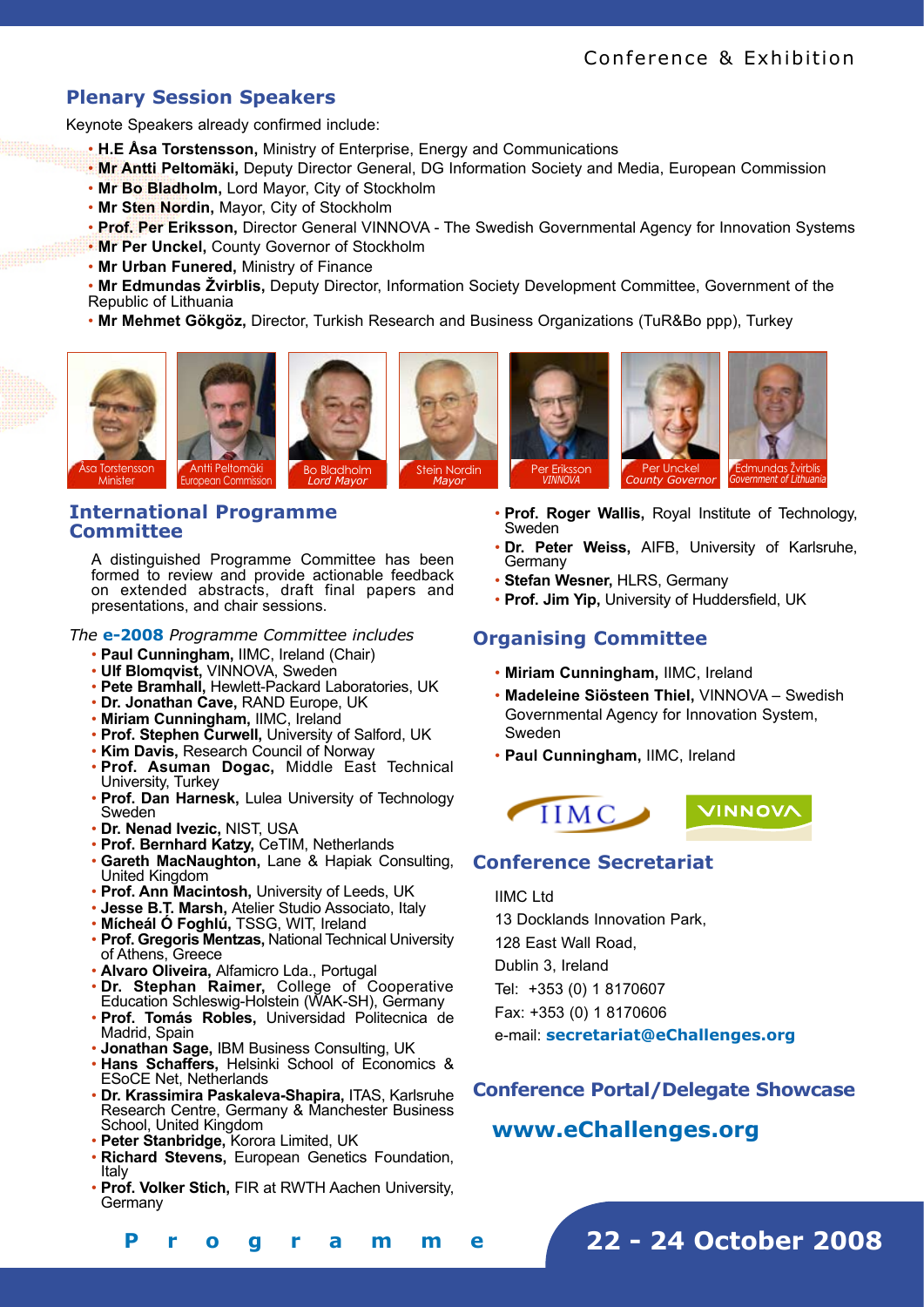# Wednesday, October 22, 2008

#### **Registration**

09:00 Opening Plenary 1a

#### Chair: Antti Peltomäki, Deputy Director General, DG Information Society and Media, European Commission, Belgium

**Welcome to the Innovative City of Stockholm** Bo Bladholm, Lord Mayor, City of Stockholm, Sweden

**Achieving Opportunities through Innovation** Sten Nordin, Mayor, City of Stockholm, Sweden

## **Electronic Services Wherever and Whenever**

Åsa Torstensson, Minister of Enterprise, Energy and Communications, Sweden

#### **ICT Research under FP7**

Antti Peltomäki, Deputy Director General, DG Information Society and Media, European Commission, Belgium

**Innovation, eChallenges and Sustainable Growth**

Prof. Per Ericsson, Director General, VINNOVA - Swedish Governmental Agency for Innovation Systems, Sweden

#### **Moderated Discussion**

10:30 Coffee Break: Exhibition & Networking

11:00 Session 2a: ICT for Networked Enterprise - Issues & Applications

Chair: Ulf Blomqvist, VINNOVA - Swedish Governmental Agency for Innovation Systems, Sweden

**A New Value Proposition of Interoperability for Enterprises to Advance the Frontiers of the European Knowledge Economy** Man-Sze Li, IC Focus, United Kingdom

**Service Oriented Architectural Model for the Development of Disparate Computing Applications**

Keith Osman, Birmingham City University, United Kingdom

**Dynamic Data Mediation in Enterprise Application Integration** Gregoris Mentzas, National Technical University of Athens, Greece

**Semantic-based Integration of Innovative Networking Services and Existing Systems**

Flavio Bonfatti, University of Modena and Reggio Emilia, Italy

#### 11:00 Session 2b: eGovernment - Issues

#### **Communicating Vessels for Relevant and Rigorous eGovernment Research**

Katarina Lindblad-Gidlund, Midsweden University, Sweden

Chair: Aniyan Varghese, European Commission, Belgium

**Does ICT-Use Enhance Social Capital and Regional Development? A 12-Region Survey** 

Karsten Gareis, empirica mbH, Germany

**Horizontal Integration of Local Government: The Case of the Citizen Service Unit**

Ulf Hedestig, Umea University, Sweden

**E-services for Everyday Use: Is There a Need for Academic Multidisciplinary Research?**

Merja Taipaleenmäki, City of Vantaa, Finland

11:00 Session 2c: Collaborative Working Environments 1: Issues & Case **Studies** 

#### Chair: Dan Harnesk, Luleå University of Technology, Sweden

**Competence Management – A Multidisciplinary Study of its Evolution** Marinita Schumacher, Ecole Centrale Paris, France

**Market Driven Merger of E-Business, Enterprise Resource, and Product Management Systems in the PLM-Loop**  Christian-Andreas Schumann, West Saxon University of Zwickau,

Germany

#### **Optimum Scale of Social Networking Services for Organizational Knowledge Management**

Michiko Yoshida, FUJITSU Research Institute, Japan **A Conceptual Framework for the Study of Research Ecosystems** Adamantios Koumpis, ALTEC S.A., Greece

**Towards Virtual Co-location in Functional Product Innovation** Mattias Bergström, Luleå University of Technology, Sweden

11:00 Session 2d: **Digital Content 2d:** Digital Content

#### Chair: Peter Stanbridge, Korora Limited, United Kingdom

**CTracker: a Distributed BitTorrent Tracker Based on Chimera** Raul Jimenez, KTH, Sweden

**An Empirical Classification of Knowledge Sharing Networks in Practice** Robert Verburg, Delft University of Technology, Netherlands

**Personal Knowledge Management with the Social Semantic Desktop** 

Dimitris Apostolou, ICCS, Greece

11:00 Session 2e: Mobility Case Studies

**IMS ARCS - An Industrial Academic Cooperative Research Program for IMS** 

Robert Mullins, TSSG, Waterford Institute of Technology, Ireland **Location-Aware Access Control for Mobile Information Systems**  Michael Decker, University of Karlsruhe (TH), Germany **Title to be confirmed** 

Ulf Essler, Stockholm School of Economics, Sweden

Chair: Mícheál Ó Foghlú, Waterford Institute of Technology, Ireland

**Emotions, Possession and Willingness to Pay: The Case of iPhone** Jonas Hedman, Copenhagen Business School, Denmark

#### 11:00 Session 2f: eHealth Issues 1

Chair: Kim Davis, Research Council of Norway, Norway

**Trends and Patterns of Health Related Internet Use in Portugal** Silvina Santana, University of Aveiro, Portugal

**e-Health in Sweden: Citizens' Attitudes and Expectations** Marie-Louise Jung, Luleå University of Technology, Sweden

**eHealth Consumer Attitudes in Poland and Greece: A Comparison** Maria Magdalena Bujnowska-Fedak, Wroclaw Medical University, Poland

11:00 Session 2g: Networked, Smart and Virtual Organisations - Issues

#### Chair: Bernhard Katzy, CeTIM, Germany

**Environment Friendly E-environments – Challenges and Perspectives** Syed Naqvi, CETIC, Belgium

**Forecasting Structural and Functional Aspects of Virtual Organisations** Jens Eschenbaecher, BIBA, Germany

**Efficient Trust Aware Resource Allocation in Distributed Computing Environments**

Angelos Michalas, Technological Educational Institute of Western Macedonia, Greece

**An Inter-Organizational Configuration Management Database as Key Enabler for Future IT Service Management Processes** Silvia Knittl, Technische Universität München, Germany

11:00 Workshop 2h: Challenges & Development

# Chair: Anette Holm, City of Stockholm, Stockholm

**Challenges & Development in Stockholm** Anette Holm, City of Stockholm, Stockholm

**eGovernment as a Transformation Agent in Local Administration**

Pilar Conesa, Barcelona City Council, Spain

**Other Panelists include:**

Nils-Erik Selin, Kista Science City AB, Stockholm Jörgen Kleist, AB STOKAB, Stockholm

#### 12:30 Lunch Time: Exhibition & Networking

13:30 Workshop 3a: Contracting in an eBusiness Environment Chair: Roland Kübert, HLRS, Germany

#### **Dynamic SLAs and Trust for Next Generation Business Models in Grid**

Francesco D'Andria, Atos Origin, Spain

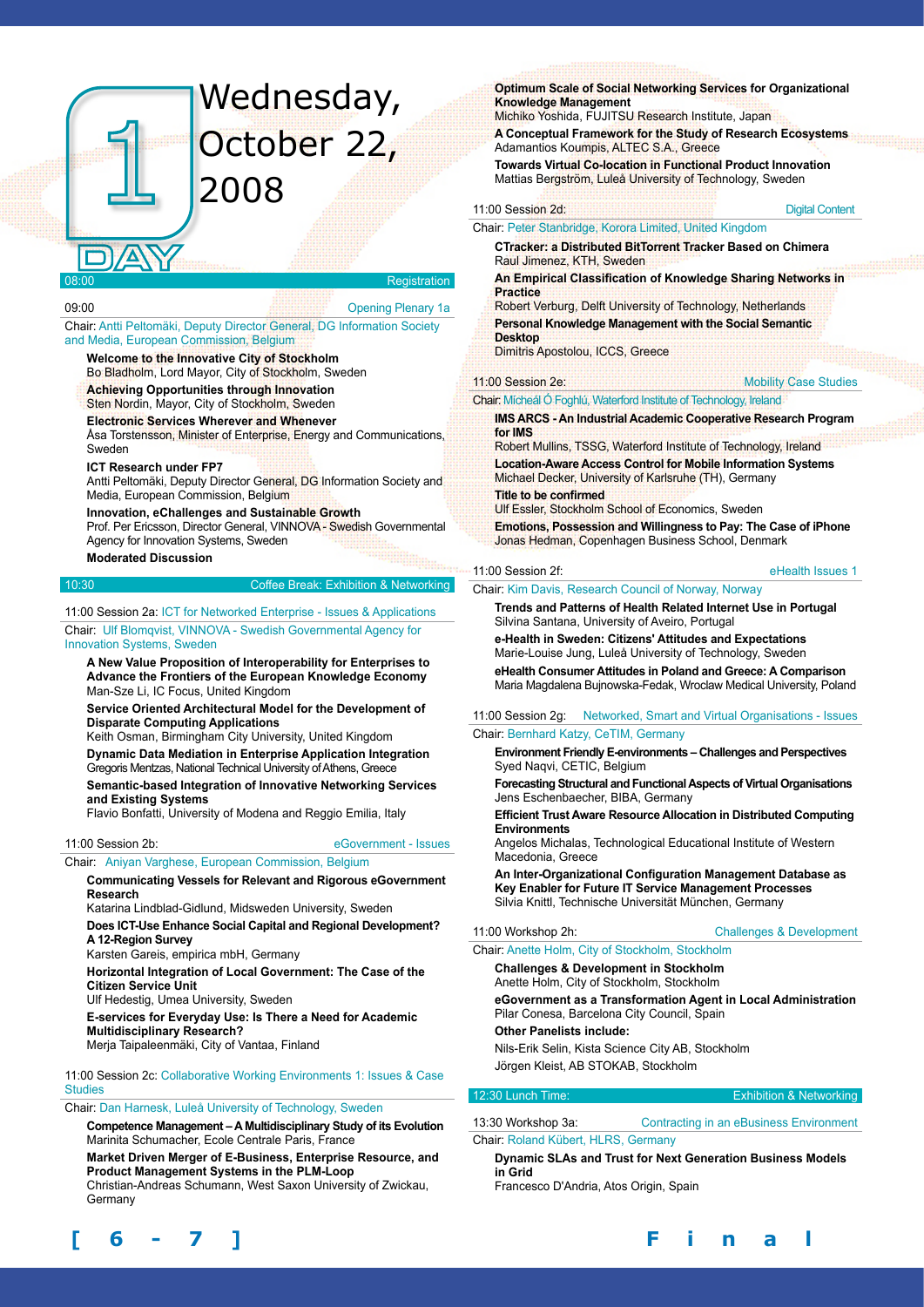# Conference & Exhibition

#### **Using Semantic Technologies to improve Negotiation of Service Level Agreements**

Ioannis Kotsiopoulos, The University of Manchester, United Kingdom **An SLA Framework for the GT4 Grid Middleware** Igor Rosenberg, Atos Origin, Spain

**Economically Enhanced Risk-aware Grid SLA Management**  Karim Djemame, University of Leeds, United Kingdom

#### 13:30 Session 3b: eGovernment - Interoperability

Chair: Gregoris Mentzas, National Technical University of Athens, Greece

**eGovernment Interoperability with Open Standards** Wout Hofman, TNO ICT, Netherlands

**The Architecture of an Interoperable and Secure eGovernment Platform Which Provides Mobile Services** Yuri Glickman, Fraunhofer FOKUS, Germany

**SKALIS – A Method for Speeding up the Start of Far-reaching Interoperability Work**

Per Nilsson, The Swedish Tax Agency, Sweden

**A Method for Implementing Interoperable Electronic Services Portals in Local Administrations**

Tassos Tsitsanis, National Technical University of Athens, Greece **E-Government Bench-Learning Project** Joan Batlle, Barcelona City Council, Spain

13:30 Session 3c: Collaborative Working Environments - Applications Chair: Alvaro Oliveira, Alfamicro, Lda., Portugal

**Collaborative Idea Management with an Information Aggregation System**

Efthimios Bothos, National Technical University of Athens, Greece **OpenAdap.net: Dynamical and Open Source Approach to Knowledge Sharing**

Alessandro E.P. Villa, University of Lausanne, Switzerland

**Interleaving Semantics for Multi-Disciplinary Collaborative Design in A/E/C**

Armando Trento, Sapienza, University of Rome, Italy

**Web Collaborative Tools for Geospatial Data Management** Petr Horak, WIRELESSINFO, Czech Republic

**Reducing Network Risks in Supply Networks by Implementing Games for Mediating Skills on Risk Management** Klaus-Dieter Thoben, BIBA GmbH, Germany

13:30 Session 3d: Digital Content Applications

#### Chair: Peter Stanbridge, Korora Limited, United Kingdom

**STASIS - Creating an Eclipse Based Semantic Mapping Platform** Stuart Campbell, TIE, Netherlands

**Next Generation Modelling: Meta-Models As Mediators Between Domain Experts and Ontologies in AsIsKnown**  Robert Woitsch, BOC Asset Management GmbH, Austria

**E-Business Ontology for European Construction SMEs Collaboration**  Sonia Bilbao, Robotiker-Tecnalia, Spain

# 13:30 Session 3e: Mobility Applications and Issues

Chair: Mícheál Ó Foghlú, Waterford Institute of Technology, Ireland

**Using Language Technology to Enhance Interaction and Provide Skim Reading Abilities to Audio Information Services**

Arne Jönsson, Santa Anna IT Research Institute AB, Sweden **Information System for Mobile Devices of the Guàrdia Urbana City Police** 

Lluis Olivella, Municipal Institute of Information Technology, Barcelona City Council, Spain

**Mobile Applications for Public Sector: Balancing Usability and Security** 

Viktor Kaufman, SAP Research, Germany

**How Profitable are Intelligent Cars for the Society? - Methodology and Results from eIMPACT**

Ulrich Westerkamp, University of Cologne, Germany

**Testing and Evaluation Methods for ICT-based Safety Systems** Micha Lesemann, Institut for Automotive Engineering Aachen (IKA), **Germany** 

#### 13:30 Session 3f: eHealth Issues 2

Chair: Richard Stevens, European Genetics Foundation, Italy

**Guard, Anticipation and Prediction. A New Approach to Health Risk Prediction** 

Carmen Ceinos, ECOMIT CONSULTING, Spain

**Tackling the Limits of Designability, Emergence and Complexity: Co-Producing Multi-Agency Service Environments: The OLDES Project**

Gregory Maniatopoulos, University of Newcastle, United Kingdom **Exploiting Healthcare Results in FP7** Stelios Pantelopoulos, SingularLogic Software, Greece

13:30 Session 3g: Networked, Smart & Virtual Organisations - Applications

#### Chair: Nenad Ivezic, NIST, United States

**Supporting Enteprise Networks Set Up Combining ebXML, Semantic Tools and Sectorial Standards**

Nicola Gessa, ENEA, Italy **Process Management Support for Emergency Management Procedures** 

Thomas Rose, Fraunhofer FIT, Germany **Business Community Creation Based on Competence Management**  Vladimir Tarasov, Jönköping University, Sweden

**Co-design and Web 2.0: Theoretical Foundations and Application** Olov Forsgren, Borås University College, Sweden

**Business Models on the Web: Application to Most Popular Sites and Related Trends**

Roberto Garigliano, University of Trento, Italy

13:30 Workshop 3h: Successful Swedish Research in the eChallenges Domain

Chair: Sylvia Schwaag Seger, VINNOVA, Sweden

Co-Chair: Johan Lindberg, VINNOVA, Sweden

**C4-Communication Concepts in Challenging Contexts** Mikael Börjeson, Luleå University of Technology, Sweden **Open Routes**  Pernilla Jonni, Astando AB, Sweden **Urban Environment in Videogames** Gustav Taxén, Avalanche Studios, Sweden **Malmö New Media Living Lab**  Per-Anders Hillgren, Malmö University, Sweden

#### 15:00 Coffee Break: Exhibition & Networking

15:30 Workshop 4a: Contracting in an eBusiness Environment II Chair: Roland Kübert, HLRS, Germany

**Asymmetric Information Issues and Solutions for the Broker Executing SLA-based Workflows**

Minh Quan Dang, International University in Germany, Germany **A Business-Driven SLA Management Approach using Policies**  Magdalini Kardara, ICCS/NTUA, Greece

**Added Value for Businesses through eContract Negotiation** Philipp Wieder, Dortmund University of Technology, Germany **Discussion** 

15:30 Workshop 4b: Interoperability Infrastructures for European Public **Administrations** 

Chair: Yannis Charalabidis, National Technical University Athens, Greece

**Semantic Technologies to Support an Easy and Ubiquitous Dialogue between Governments and Citizens** Antonio De Nicola, IASI-CNR, Italy

**NIST B2B Interoperability Test Bed: Content Testing within a Global Testing Network**

Nenad Ivezic, National Institute of Standards and Technology, United **States** 

**Interoperability Infrastructures and Relevant Standardisation in Norway**

Arne Berre, SINTEF, Norway

**SEMIC.EU: Interconnecting Europe**

Klaus Reichling, Semantic Interoperability Centre Europe/]init[, **Germany** 

**Governmental Interoperability Service Utilities: The Way Forward for Zero-Stop Electronic Service Composition and Provision** Yannis Charalabidis, National Technical University Athens, Greece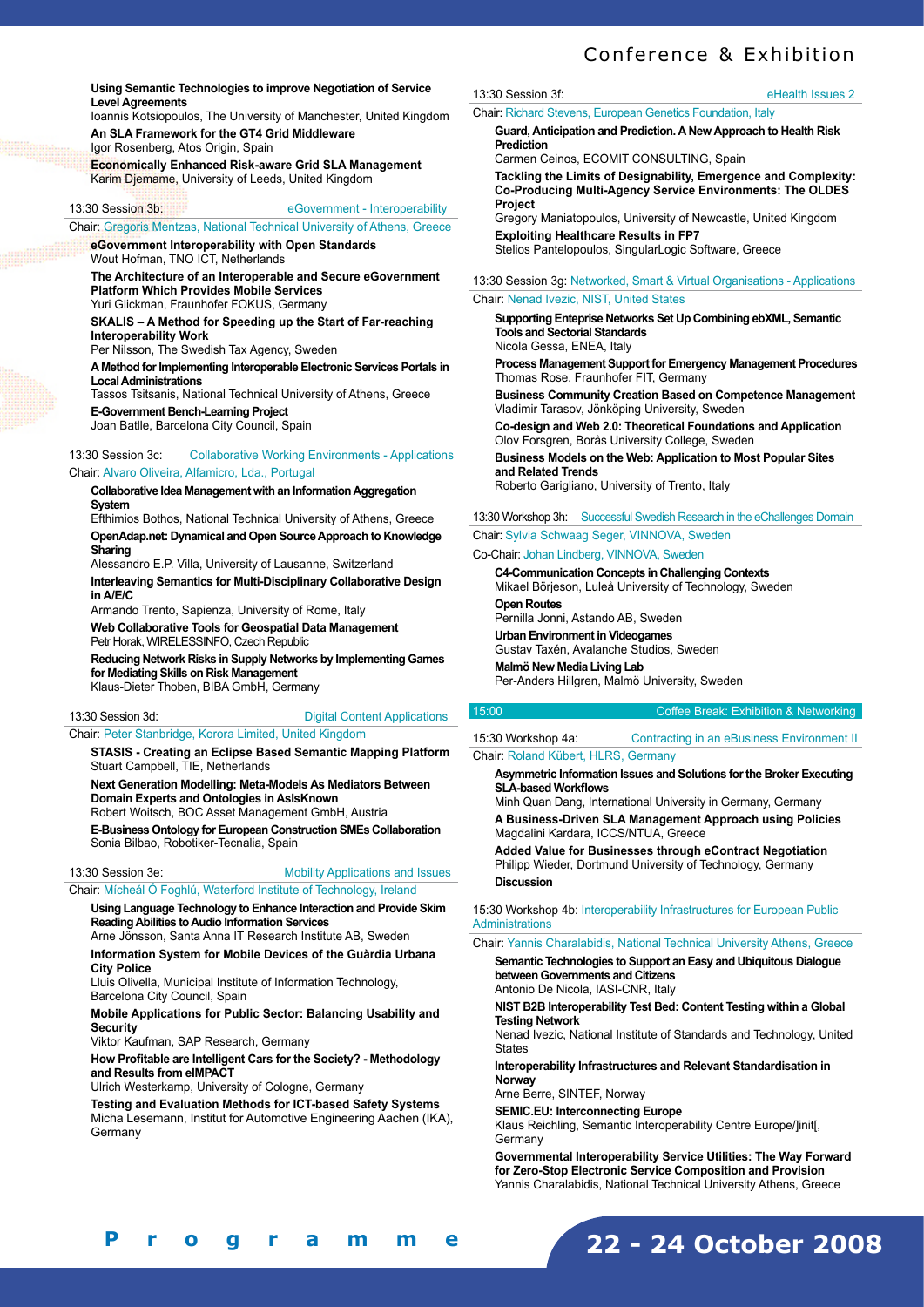**ESTRELLA: Towards Interoperability Standardisation in Legal Information and Knowledge**

Patries Kordelaar, Pharosius, Netherlands

15:30 Workshop 4c: Open Innovation as Driver for Next Generation of User-centric Products and Services

#### Chair: Bror Salmelin, European Commission, Belgium

**Open Innovation from an Industry Perspective** Serge Ferré, Nokia, Belgium

**Open Innovation for Services in the Living Lab Slovenia** Joze Gricar, University of Maribor, Slovenia

**Soft IP and Markets for Technology** Jonathan Sage, IBM Business Consulting Services, United Kingdom **The Power of User Involvment - Involving of Private Persons on** 

**Voluntary Basis** Michael Nilsson, Luleå University of Technology, Sweden

**Findings of the Open Innovation Policy Group; Examples** Nuria De Lama, Atos Origin, Spain

**Discussion**

15:30 Session 4d: Digital Content Issues

Chair: Roger Wallis, Royal Institute of Technology, Sweden

#### **Multi-level Ontology Mapping for a Cross-culture Collaborative Design**

Antonio Fioravanti, Sapienza - University of Rome, Italy

**Comprehensive Developer Support for Rule-Based Programming** Andreas Abecker, FZI Forschungszentrum Informatik Karlsruhe, **Germany** 

**Semantic Description of Multimodal Devices: Modelling and Evaluation** 

Suparna De, University of Surrey, United Kingdom

**Ontological Multimedia Information Management System**  Nihan Cicekli, Middle East Technical University, Turkey

15:30 Workshop 4e: Europe-Latin America Cooperation in ICT Research: State of the art, Opportunities, Challenges

#### Chair: Fabio Nascimbeni, MENON Network, Belgium

**Europe-Latin America Cooperation in ICT research: State of the art, Opportunities, Challenges** Fabio Nascimbeni, MENON Network, Belgium **The Challenge of a Sustainable e-Services Definition and Provision in Latin America** Moacyr Martucci, Escola Politécnica - USP, Brazil **BELIEF-II: A Global Access to e-Infrastructures** Giovanna Calabrò, Metaware SpA, Italy **BRASIL Project** Tomaso de Cola, German Aerospace Center (DLR), Germany **An Innovative and Inclusive Training System by Digital Terrestrial Television. Evidences from Beacon Project**

Marco Recchioni, DIDA, Italy

**SALA+ Project: The Networked Media: A World of Technologies to Achieve LatinAmerican Challenges** Sergio Pujol, AETIC, Spain

15:30 Workshop 4f: User Involvement in Connected Health and Wellness Design

Chair: Maurice Mulvenna, University of Ulster, United Kingdom Co-Chair: Johan E. Bengtsson, Luleå University of Technology, Sweden

**User-Centricity in the Development of Services for People with Mild Dementia**

Ferial Moelaert, Telematica Instituut, Netherlands **The Role of Users in CAALYX** John Nelson, University of Limerick, Ireland **Involving all Stakeholders in the Design of Innovative Domestic Products and Services: the NETCARITY Experience**  Ilse Bierhoff, Smart Homes Association, Netherlands **Discussion**

#### 15:30 Session 4g: Case Studies Case Studies Chair: Stefan Wesner, High Performance Computing Centre Stuttgart, **Germany Security focused Dynamic Virtual Organizations in the Grid based on Contracts** Bartosz Kryza, Academic Computer Centre CYFRONET-AGH, Poland **A Democratic Grid: Collaboration, Sharing and Computing for Everyone** Leandro Navarro, UPC, Spain **Software as a Service (SaaS) through a Grid Network: Business and Legal Implications and Challenges** Davide Maria Parrilli, K.U. Leuven, Belgium 15:30 Workshop 4h: Successful Swedish Research in the eChallenges Domain II Chair: Sylvia Schwaag Seger, VNNOVA, Sweden Co-Chair: Johan Lindberg, VINNOVA, Sweden **e-Collaboration in the House Building Sector for Increased Benefits to the Public** Patrik Ottoson, Lantmäteriet, Sweden **Internet - A Savings Bank for the Armed Forces** Jan Nilsson, Pliktverket, Sweden

**Smarter Public Service through ICT** Lars Klefbohm, City of Umeå, Sweden

**Post-i2010: Preparing for a new European ICT-policy Agenda** Anders Hektor, Ministry of Enterprise, Energy and Communications, **Sweden** 

17:00 End of Conference D

17:45 Networking Buffet Reception, City H

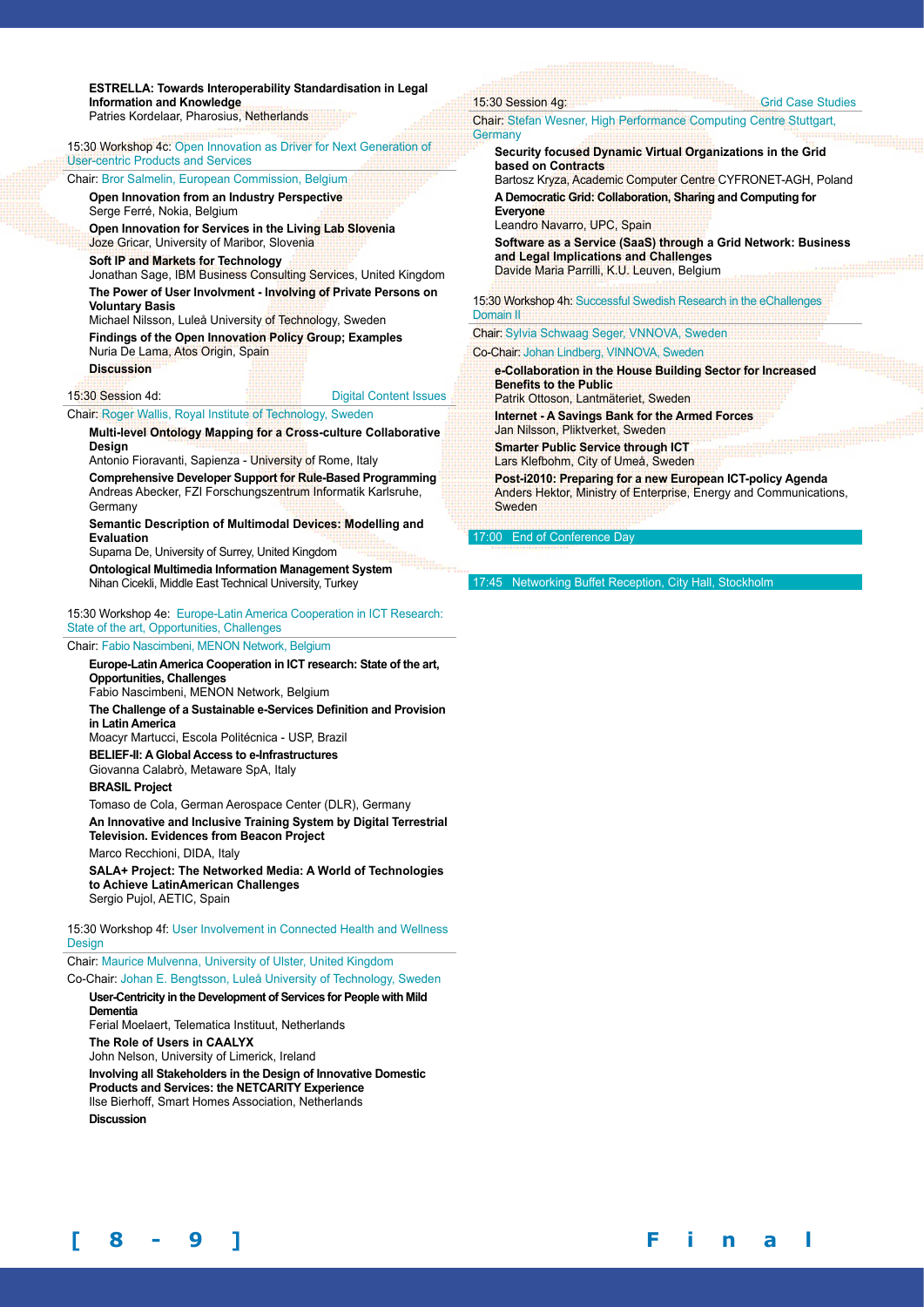# Thursday, October 23, 2008



#### 09:00 Workshop 5a: Experiences on Service Oriented Infrastructure and the Grid as Foundation for the Next Generation of Business Solutions

Chair: Maria Tsakali, European Commission, Belgium

#### **BPM4SOA Business Process Models for Semantic Service-Oriented Infrastructures**

Wilfrid Utz, BOC Asset Management GmbH, Austria

**A Service Oriented Architecture to Support the Federation Lifecycle Management in a Secure B2B Environment** Antonio Congiusta, CRMPA, Italy

**Building Data Management Components for Business Applications** Craig Thomson, The University of Edinburgh, United Kingdom

**A Secure Environment for Grid-Based Supply Chains** Alvaro Arenas, STFC Rutherford Appleton Laboratory, United Kingdom

**Discussion**

#### 09:00 Session 5b: eGovernment - Leveraging Co-operative Platforms

#### Chair: Jim Yip, University of Huddersfield, United Kingdom

**Semantic Technologies for European Chambers of Commerce Cooperation**

Francesco Taglino, CNR-IASI, Italy

**Semantic Integration of Government Services - the Access-eGov Approach**

Peter Bednar, Technical University of Kosice, Slovakia

**Adaptive and Smart e-Government Workflows - Experience Report from the Projects FIT and LDCAST** 

Vedran Hrgovcic, BOC Asset Management GmbH, Austria **DYONIPOS: Proactive Support of Knowledge Workers** Josef Makolm, Federal Ministry of Finance, Austria **Investigating Effective Use of Information and Knowledge Management in eDeliberation**

Sabrina Scherer, University of Koblenz, Germany

#### 09:00 Workshop 5c: Living Labs and Regional Development

#### Chair: Jesse Marsh, Atelier Studio Associato, Italy

**Living Labs and Territorial Innovation** Jesse Marsh, Atelier Studio Associato, Italy **Fourth Generation Living Labs - Quest for Human-Oriented Global Society**  Bernard Corbineau, Université de Paris-Est - IFIS - S3IS, France **Policy as Conversation**  Alberto Cottica, The Hub, Italy

09:00 Session 5d: Technology-Enhanced Learning - Applications Chair: Kim Davis, Research Council of Norway, Norway

**MODA: A Micro Adaptive Intelligent Learning System for Distance Education**

Fatma Cemile Serce, Atilim University, Turkey

**OKI: The Integration of Technology-Enhanced Learning Services** Evaristo de Frutos, UOC, Spain

#### **Biometric Identification System in Higher Education Exams: Test in Laboratory Practices**

Elio Sancristobal, Spanish National University for Distance Education. UNED, Spain

9:00 Workshop 5e: IST-Africa - Linking European & African Researchers

Chair: Paul Cunningham, IIMC Limited, Ireland

**[ 8 - 9 ] F i n a l P r o g r a m m e**

**Overview of EU-African Research Cooperation**  Paul Cunningham, IIMC Limited, Ireland

# Conference & Exhibition

## **Research Capacity and Challenges in Tanzania**

Hamisi Nguli, Tanzania Commission for Science and Technology, United Republic of Tanzania

#### **Research Capacity and Challenges in Uganda**

Maxwell Otim, Uganda National Council for Science and Technology, Uganda

#### **Research Capacity and Challenges in South Africa**

Cristina Pinto, University of the Witwatersrand, Johannesburg, South Africa

#### 09:00 Session 5f: eHealth Applications

#### Chair: Asuman Dogac, Middle East Technical University, Turkey

**Eliciting User Requirements for Ambient Assisted Living: Results of the SOPRANO project**

Sonja Müller, empirica GmbH, Germany

**ECDL Health in Italy**

Fulvia Sala, AICA, Italy

**Satellite-enabled Applications for Health Early Warning in Public Health after a Disaster: Experience from a Readiness Exercise**  Catherine Chronaki, FORTH, Greece

09:00 Session 5g: Networked, Smart and Virtual Organisations - Case **Studies** 

Chair: Volker Stich, FIR: Institute for Operations Management at RWTH Aachen, Germany

**Inter-interprise Collaboration throughtout Ontological Orchestration** Ricardo Goncalves, UNINOVA, Portugal

**Mastering Demand and Supply Uncertainty with Configurator Software**

Cor Verdouw, LEI Wageningen UR, Netherlands **A Total Cost of Ownership Model for Global Sourcing**  Philipp Bremen, ETH Zurich, Switzerland

**EBIZ-TCF: An Initiative to Improve eAdoption in European Textile/Clothing and Footwear industry** Piero De Sabbata, Enea, Italy

10:30 Coffee Break: Exhibition & Networking

11:00 Workshop 6a: Experiences on Service Oriented Infrastructure and the Grid as Foundation for the Next Generation of Business Solutions II Chair: Maria Tsakali, European Commission, Belgium

**Defining Efficient Business Models for Grid-enabled Applications** George Thanos, Athens University of Economics and Business, Greece

**Support for Client-server based License Management schemes in the Grid**

Christian Simmendinger, T-Systems, Germany

**Economics-Aware Capacity Planning for Commercial Grids** Marcel Risch, International University in Germany, Germany **Common Capabilities for Trust & Security in Service Oriented Infrastructures**  Antonio Congiusta, CRMPA, Italy

11:00 Session 6b: eGovernment Services

Chair: Krassimira Paskaleva-Shapira, Karslruhe Research Center, Germany and Manchester Business School, UK

#### **Categories of Public e-Services - An Inquiry based on the e-Diamond Model**

Mikael Lind, University College of Borås, Sweden **Enabling e-Services for All. A User Centered Design Approach for Audio based Information Services** Lars Hult, Santa Anna IT Research Institute AB, Sweden **The Future History of E-services. Long-term Preservation of Complex and Integrated e-Services** Göran Samuelsson, Mid Sweden University, Sweden

**22 - 24 October 2008**

11:00 Workshop 6c: Living Labs and Regional Development II

#### Chair: Jesse Marsh, Atelier Studio Associato, Italy

**Living Lab (LL) Business Models for Local Development** Karel Charvat, Wirelessinfo, Czech Republic **Services for Living Labs Communities Management**  Francesco Molinari, ALTEC S.A. , Greece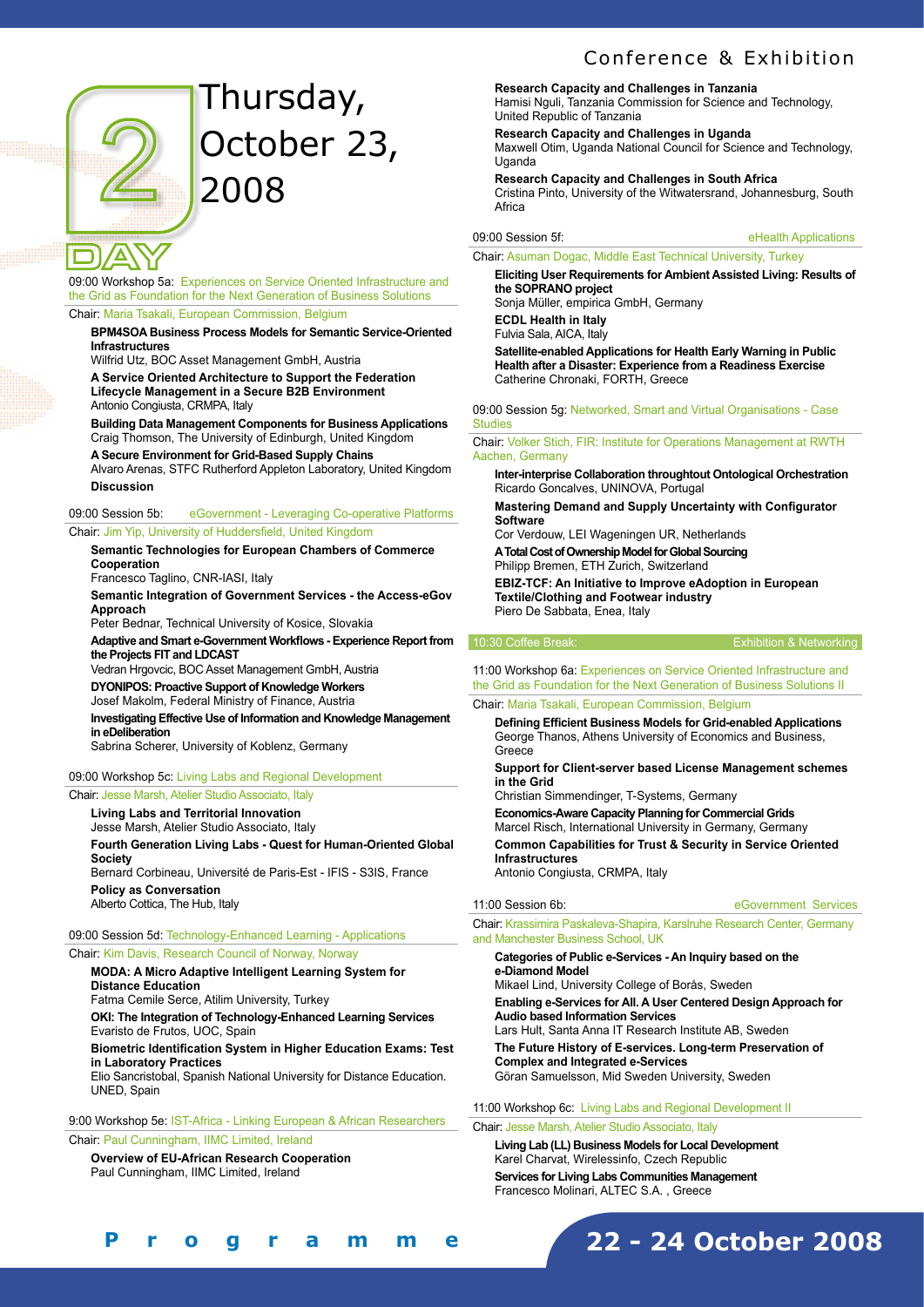#### **Bringing Wireless Broadband to Remote Areas**

Anna Sangiorgi, Centro per la Ricerca Elettronica in Sicilia - CRES, Italy

**Diffusion of E-government IT Innovation: a Case of Failure?**  Alexander Kipp, University of Muenster, Germany

#### 11:00 Session 6d: Technology-Enhanced Learning - Case Studies

Chair: Stephan Raimer, College of Cooperative Education Schleswig-Holstein (WAK-SH), Germany

**Virtual Role-Play in the Classroom – Experiences with FearNot!** Carsten Zoll, Otto-Friedrich Universität Bamberg, Germany **ORT Argentina Virtual Campus Project** Guillermo Lutzky, ORT Argentina, Argentina **Bangladesh Virtual Classroom** Mathias Hatakka, Örebro University, Sweden **"Whole Language" System for the E-learning of Handwriting and Reading** 

Gabor Hrotko, jMind Consulting Ltd, Hungary

11:00 Workshop 6e: IST-Africa - Linking European & African Researchers II

#### Chair: Paul Cunningham, IIMC Limited, Ireland

**Research Capacity and Challenges in Lesotho**  Maseqobela Williams, Ministry of Communications, Science and Technology, Lesotho

**Research Capacity and Challenges in Botswana** Ministry of Communications, Science and Technology, Botswana **Research Capacity and Challenges in Mozambique** Augusto Nunes, ICT Policy Implementation Technical Unit, Mozambique **Challenges to Research, Science & Technology in Tanzania, Mozambique and South Africa** Chris Morris, CSIR, South Africa

**Discussion**

11:00 Workshop 6f: Case Studies, Business Cases and Tools for the Planning and Application of eHealth Services

Chair: Volker Stich, FIR: Institute for Operations Management at RWTH Aachen, Germany

**An Integrated Approach for eHealth Service Engineering** Tobias Rhensius, Research Institute for Operations Management (FIR) at RWTH Aachen University, Germany

**Telemedical Services for Homely Rehab**  Bernhard Kausch , Institute of Industrial Engineering and Ergonomics (IAW), RWTH Aachen, Germany

**Business Modelling for eHealth applications in Emergency Medicine Systems** 

Eric Nass, Forschungsinstitut für Rationalisierung FIR, Germany

11:00 Session 6g: iSURF: An Interoperability Service Utility for Collaborative Supply Chain Planning

Chair: Asuman Dogac, Middle East Technical University, Turkey

Co-Chair: Ricardo Goncalves, UNINOVA, Portugal

**iSURF -An Interoperability Service Utility for Collaborative Supply Chain Planning across Multiple Domains: Textile Supply Chain Pilot**

Asuman Dogac, Software Research and Development and Consultancy Ltd., Turkey

**iSURF Approach to Translate Customer-needs into System-Technical-Requirements**

Samia Drissi, Fraunhofer Institute, Germany

**Evaluation and Testing as Support for a Consistent Architecture Development** 

Fernando Ferreira, Uninova, Portugal

**iSURF Pilot Scenario: Description, Requirements and Benefits** Sergio Gusmeroli, TXT, Italy

11:00 Workshop 6h: Networked Enterprise and RFID Adoption in Manufacturing and Service Industries: Current Trends and Implications

Chair: Richard Stevens, European Genetics Foundation, Italy **How Bytes Meet Coils: ICT and e-Business in the Steel Industry**  Stefan Lilischkis, empirica GmbH, Germany

#### **The Effects of ICT and e-business on EU Trade: A Retail Industry Perspective**  Maria Woerndl, empirica GmbH, Germany

**RFID & Wireless Meshed Networks in Europe: Ticket to Ride**  Ivano Ortis, IDC, Italy **Discussion**

#### 12:30 Lunch Time: Exhibition & Networking

#### 14:00 Workshop 7a: Towards an Internet of Services Chair: Man-Sze Li, IC Focus, United Kingdom

**The Internet of Services: Vision, Scope and Issues**

Man-Sze Li, IC Focus, United Kingdom **Decentralized and Reliable Service Infrastructure to Enable Corporate Cloud Computing**

Udo Bartlang, Siemens AG, Germany **Internet of Services: Trends and Outlook** Arian Zwegers, European Commission, Belgium

**Discussion**

14:00 Session 7b: eGovernment: eServices Case Studies

#### Chair: Andrea Halmos , European Comission, Belgium

**Talking to, not about, Entrepreneurs – Experiences of Public e-Service Development in a Business Start up Case**  Ulf Melin, Linköping University, Sweden

**Joint Municipality Venture to Create a New e-Services Platform**  Claes-Olof Olsson, Sambruk, Sweden

**Fully Automated Secured Transactions Services**  Baudouin de Sonis, e-Forum, Belgium

**Service Encounters in 2015 – Desires and Needs of Future Customers in the Swedish Energy Sector**  Nicklas Salomonson, University College of Borås, Sweden

14:00 Workshop 7c: Living Labs Fostering Open Innovation for Rural Development

Chair: Hans Schaffers, Helsinki School of Economics & ESoCE Net, Netherlandsm

**An Action Research Approach to Rural Living Labs Innovation**  Javier Garcia Guzman, Carlos III University, Spain

**Towards Context Modeling for Cooperative Rural Living Labs**  Abdelghani Chibani, CityPassenger, France

**Stimulating Innovation in the Frascati Living Lab - Supporting Business Incubation Processes** 

Hans Schaffers, Helsinki School of Economics & ESoCE Net, **Netherlands** 

**Discussion**

14:00 Session 7d: Technology-Enhanced Learning in Tiertary and Vocational Training

Chair: Stephan Raimer, College of Cooperative Education Schleswig-Holstein (WAK-SH), Germany

**Re-Engineering Assessment and eLearning: A Blended Approach to Teaching Undergraduate Modules**  Alan Hogarth, Glasgow Caledonian University, United Kingdom **Model of Impact of Technology-Enhanced Organizational** 

**Learning on Business Performance** Tanja Arh, Jožef Stefan Institute, Slovenia

**Enhanced E-training in the Field of Mechatronics: The Slovenian Case Study**

Matija Pipan, Jozef Stefan Institute, Slovenia

**Training for Open Source: A Need not a Luxury** Guadalupe Morgado, FUNDECYT, Spain

14:00 Workshop 7e: Integrated Strategies for Intelligent e-Tourism and e-Heritage Environments

Chair: Krassimira Paskaleva-Shapira, Karslruhe Research Center, Germany and Manchester Business School, UK

**ISAAC SDI: The Construction of a Spatial Data Infrastructure for Cultural Heritage**

Nils de Reus, SPINlab, VU University Amsterdam, Netherlands **Encouraging Cultural Exploration: A Dynamic Tour Guide based on Personalised Contextual Information and Ad-hoc Planning**  Jens Keil, Fraunhofer Institute for Computer Graphics, Germany



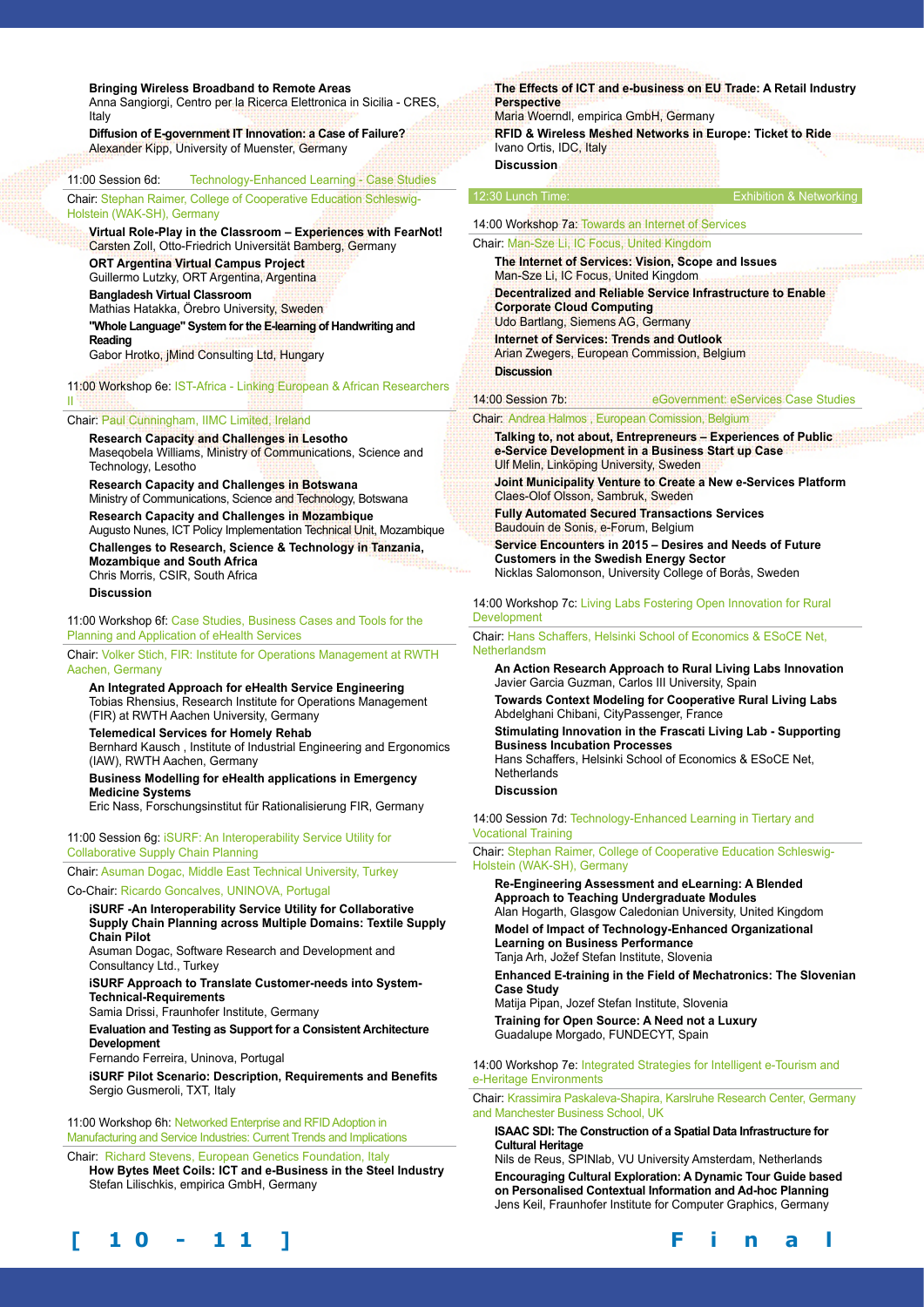**An Integrated ICT Architecture for Intelligent Content Harmonization in European Cultural Heritage Domain**

Krassimira Paskaleva-Shapira, Karslruhe Research Center and Manchester Business School, Germany

#### **An e-Governance System for Managing Cultural Heritage in Urban Tourist Destinations: The Case of Genoa** Aline Chiabai, Fondazione Eni Enrico Mattei, Italy

**Discussion**

14:00 Session 7f: eHealth Case Studies

#### Chair: Asuman Dogac, Middle East Technical University, Turkey **Turkey's National Health Information System (NHIS)**

Nihat Yurt, Ministry of Health, Turkey

**Mobile Caregivers in Continuous Care Networks: A Supporting Multi-channel Multimedia Platform** 

Alessandro Mamelli, Hewlett-Packard, Italy

#### **An Overall Framework for the Evaluation of Research & Development Project Systems**

Androklis Mavridis, ALTEC SA Information and Communication Systems, Greece

14:00 Session 7g: Successful Collaboration Approaches to Empower SMEs to Innovate

Chair: Tanja Vos, Instituto Tecnológico de Informática, Spain

**SME Collaboration: Trick or Treat?** 

Manon van Leeuwen, Fundecyt, Spain **Empowering SMEs to Participate in Collaborative Projects**  Katrin Reschwamm, Fraunhofer Institute for Factory Operation and Automation (IFF), Germany

**Practical case: Presenting SSH Issues of Interest for SMEs and Addressing them through Collaborative Projects**  Michel Moulinet, ALMA, France

**Discussion**

14:00 Workshop 7h: Turning Public-Private Outside-in: The Citizens' **Services** 

Chair: Madeleine Siösteen Thiel, VINNOVA (Swedish Governmental Agency for Innovation Systems), Sweden

#### **Introduction**

Madeleine Siösteen Thiel, VINNOVA (Swedish Governmental Agency for Innovation Systems), Sweden

**The Concept of Citizen-centered** 

Lars Albinsson, University College of Borås, Sweden

**The Programme's Foundation: Analysis and Scenarios**

Trond Knudsen and Kim Davis, Research Council of Norway, Norway **Discussion and Future Plans** 

#### **Other Panel Participants include:**

Kjell-Åke Holmberg and Natalija Selskaite, Information Society Committee under the Government of Republic of Lithuania Margarét Björnsdottír and Sigurdur Gudmundsson, Unversity of

Iceland

Katrin Hänni and Monika.Saarmann, Ministry of Economic Affairs and Communications, Estonia

### **Discussion**

15:30 Coffee Break: Exhibition & Networking

#### 16:00 Workshop 8a: Ambient Assisted Living

Chair: Ulf Blomqvist, VINNOVA, Sweden

# **Introduction**

Irene Martinsson, VINNOVA, Sweden

**The AAL Joint Program** 

Pekka Kahri, Ambient Assisted Living Association, Finland

#### **Experiences from the 1st Call**

Silas Olsson, Ambient Assisted Living Association, Sweden

**Towards the 2nd Call** Gerda Geyer, FFG - Austrian Research Promotion Agency, Austria

#### **Round Table Introduction**

Antonio Mendes dos Santos, Ministry of Science, Technology and Higher Education, Portugal

# Conference & Exhibition

16:00 Session 8b: eGovernment - eProcurement & Monitoring Framework Chair: Jim Yip, University of Huddersfield, United Kingdom

**The Evolution of e-Procurement within Swedish Municipalities from 2001 to 2008**  Anne Engström, Lulea University of Technology, Sweden

**Interoperable Public E-Procurement and the European PEPPOL Project** 

Claudia Bachkönig, Bundesrechenzentrum GmbH, Austria **Monitoring framework for Cross-organizational eGovernment Scenarios – A Process Oriented Approach**  Thomas Matheis, German Research Center for Artificial Intelligence (DFKI), Germany

16:00 Tutorial 8c: Living Labs and FIRE (Future Internet Research and Experimentation)

Chair: Per Blixt, European Commission, Belgium

| 16:00 Workshop 8d:                            | Use of Electronic Identity in the Academic |  |
|-----------------------------------------------|--------------------------------------------|--|
| Environment. Facilitating the Bologna Process |                                            |  |
| Chair: Milan Sova, Cesnet, Czech Republic     |                                            |  |

**Federated Identity Infrastructure for the Andalusian Universities. Deployment of a Multi-technology Federation**  Victoriano Giralt, University of Malaga, Spain

**Design and Reference Implementation of a Distributed URN Registry: URNreg** 

Candido Rodriguez Montes, RedIRIS, Spain

**Design and Reference Implementation of a Federated Single Logout System** 

Sergio Gomez Bachiller, University of Cordoba, Spain

**Identity Architectures for Innovative Technology-Enhanced-Learning** 

Victoriano Giralt, University of Malaga, Spain **Discussion**

16:00 Session 8e: Legal Applications & Case Studies

Chair: Gareth MacNaughton, Lane & Hapiak Consulting, France

**An Ontology for Describing the Legislative Process and Introducing Participatory Aspects**  George Gionis, National Technical University of Athens, Greece

**Law-driven eGovernment Applications and Interoperability**  Patries Kordelaar, Pharosius, Netherlands

**BALTICTIME – the Demonstration of Open Source Technologies Application for Legal and Accountable Digital time Stamping**  Rimantas Miskinis, Semiconductor Physics Institute, Lithuania **Quis custodiet ipsos custodies in the Internet: Self-Regulation as a Threat and a Promise** 

Jonathan Cave, RAND Europe, United Kingdom

16:00 Workshop 8f: Realising the Potential of Virtual Communities in e-Health: From the Micro to the Macro

#### Chair: Debbie Keeling, University of Manchester, United Kingdom

**A Patient Care Electronic Diary to Empower the Patient and their Virtual Care Team**  Michael Rigby, Keele University, United Kingdom **Function, Content and Process in Online Health Communities: Implications for e-Health**  Debbie Keeling, University of Manchester, United Kingdom **Discussion** 

#### 16:00 Session 8g: SME Issues & Case Studies

## Chair: Peter Weiss, University of Karlsruhe, Germany

**A Mobile Multi-Supplier Sales Information System for microsized Commercial Agencies** 

Holger Kett, Fraunhofer IAO, Germany

**Implementation of an AmI system in a Manufacturing SME**  Simrn Kaur Gill, CIMRU, Ireland

**Importance of ICT for Technology-based Small Firm's Networking** 

Vinit Parida, Luleå University of Technology, Sweden, Sweden

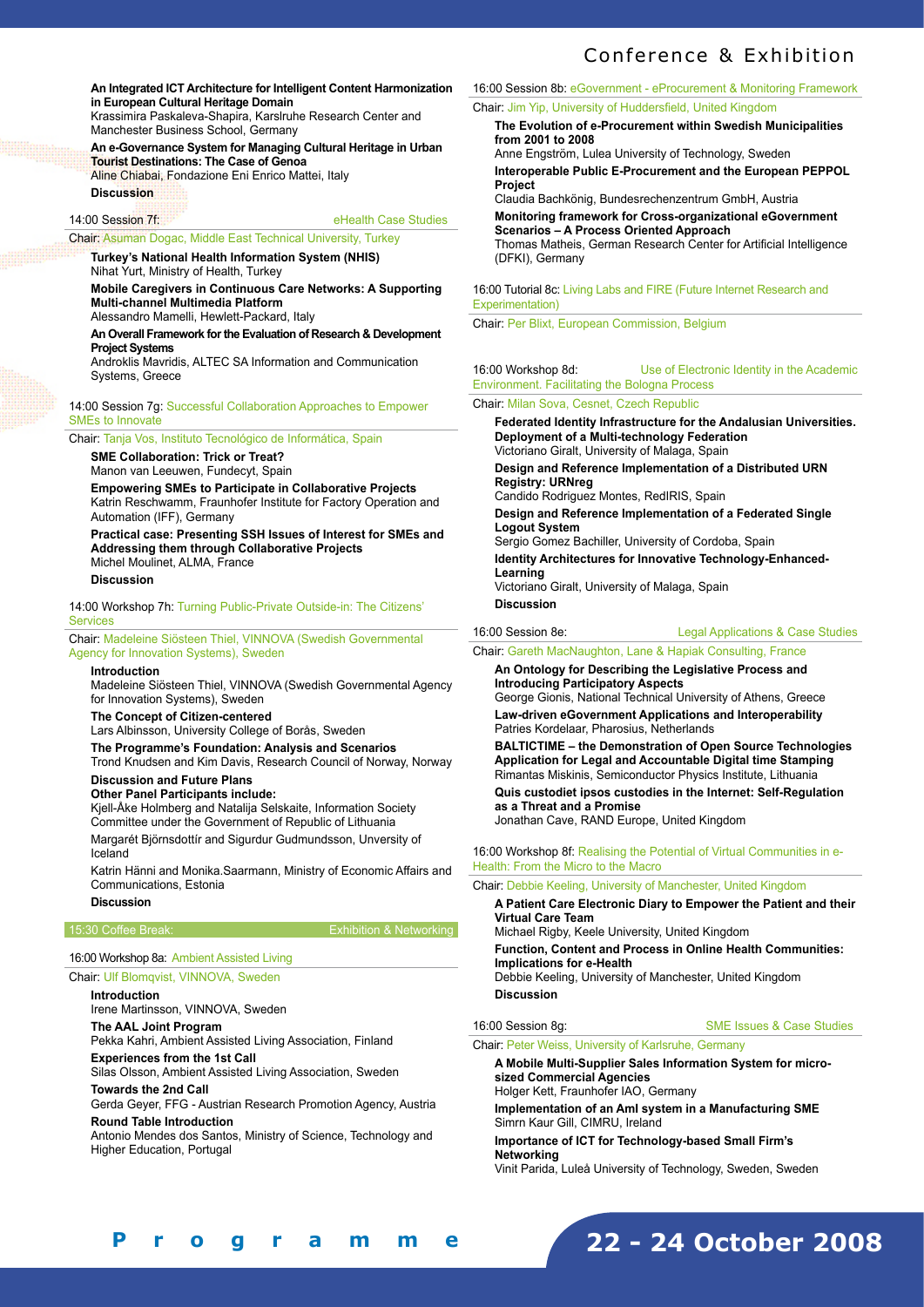**Knowledge Circulation in ICT - the Virtue of Practice-oriented Research** 

| 1159561 UH                                                        | Henk de Poot, Telematica Instituut, Netherlands                                                            | <b>Chair Pe</b> |
|-------------------------------------------------------------------|------------------------------------------------------------------------------------------------------------|-----------------|
|                                                                   |                                                                                                            | Colla<br>Valer  |
| 16:00 Workshop 8h:                                                | <b>ICT for Governance and Policy Modelling</b>                                                             | DoQı            |
|                                                                   | <b>Chair: Aniyan Varghese, European Commission, Belgium</b>                                                | Piedi           |
|                                                                   | A New Paradigm: Exploring the Potentials of Social Dynamics,                                               |                 |
|                                                                   | <b>Mass Collaboration and Policy Simulation for Governance</b>                                             | Cost            |
| Elmar Husmann, IBM, Belgium                                       |                                                                                                            | withi           |
| Policy Modelling Platform with Dynamic Interaction of Citizen and |                                                                                                            | Ali Im          |
| <b>Businesses</b>                                                 |                                                                                                            | <b>RWT</b>      |
| Ali Bayar, Free University of Brussels (ULB), Belgium             |                                                                                                            | Prod            |
|                                                                   | <b>New Challenges for Future Citizen Centric Governance:</b><br>Capitalising on Social Networking and Web3 | <b>Bern</b>     |
| Jeremy Millard, Danish Technological Institute, Denmark           |                                                                                                            | 09:00 Ses       |
|                                                                   | Significant Industrial Potential of Research in Governance and                                             | Chair: Ro       |
| <b>Policy Modelling</b>                                           | Lanfranco Marasso, Engineering Ingegneria Informatica spa, Italy                                           | Emer<br>the D   |
| <b>Discussion</b>                                                 |                                                                                                            | Ande            |
| 17:30                                                             | End of Conference Day                                                                                      | <b>Herit</b>    |
|                                                                   |                                                                                                            | <b>Joke</b>     |
|                                                                   | 18:30 - 19:15 Transport by Boat to Gala Dinner from outside Grand Hotel                                    | Case            |

# 19:15 Gala Dinner, Vasa Museum



09:00 Tutorial 9a: Software and Services: Current Status and Future Research Directions

Chair: Arian Zwegers, European Commission, Belgium

09:00 Session 9b: eGovernment Case Studies

Chair: Richard Stevens, European Genetics Foundation, Italy

**Web 2.0 and the Implications for E-Government**  Dennis de Kool, Erasmus University Rotterdam, Netherlands **Business Models for Public Private Partnership: The 3P Framework**  Jonas Hedman, Copenhagen Business School, Denmark **Empirical Evaluation of Network Externalities in Data Standards Diffusion in a Subset of European Organizations** 

Bruno Rossi, Free University of Bozen-Bolzano, Italy

**Urban Security Dashboard**  Mario Sechi, CSI-PIEMONTE, Italy

**Challenges in the Digital Cities and Regions in Portugal**  Maria Simões, Centre of Social Studies of the University Beira

# Interior (ubi\_CES), Portugal

#### 09:00 Session 9c: Collaborative Working Environments: Case Studies 1 ter Weiss, University of Karlsruhe, Germany **Iborative working environments in the Construction Sector** tin Sanchez, Tecnalia - Robotiker, Spain **DoGui Example 1 Management Platform to Support the** mont **PA**

enico Luca, CSI-Piemonte, Italy

**Benefit Engineering for Collaborative Knowledge Creation with Knowledge Workspaces** 

Itiaz, Research Institute for Operations Management (FIR) at H Aachen, Germany

**Productivity Assessment of Knowledgeworker Teams**  ard Katzy, CeTIM, Germany

ssion 9d: **Digital Libraries Case Studies** 

**Daer Wallis, Royal Institute of Technology, Sweden** 

## **Eging and Conflicting Business Models for Music Content in the Digital Environment**

rs Edström-Frejman, Royal Institute of Technology, KTH, Sweden **Heritage in Digital Times: Yes Please or No Thanks, Not Yet?**  Beyl, IBBT-SMIT, Vrije Universiteit Brussel, Belgium

**Study of Knowledge Extraction from Data to help meet Business Challenges – The Move toward a Sharper "I" in Intelligent Wells and e-Fields**  Yasser El Shayeb, Cairo University, Egypt

09:00 Session 9e: Security Case Studies and Issues

Chair: Stefan Wesner, High Performance Computing Centre Stuttgart, **Germany** 

**When Little Brother is watching you it is time to ask: Who has the Right to Mediate Personal Data?** 

John Sören Pettersson, Karlstad University, Sweden

**Multimodal Biometric Authentication in Secure Environments**  Dimitrios Tzovaras, Centre For Research and Technology Hellas, Greece

**Federation of Circles of Trust and Secure Usage of Digital Identity**  Alexis Davoux, Orange Labs, France

**Linkage Control - Integrating the Essence of Privacy Protection into Identity Management Systems** 

Marit Hansen, Independent Centre for Privacy Protection, Germany **Dynamic Access Control Management for Distributed Biomedical Data Resources** 

Matthias Assel, High Performance Computing Center of University Stuttgart, Germany

09:00 Workshop 9f: Social Care Informatics - An Essential Part of eHealth Services to Citizens

Chair: Michael Rigby, Keele University, United Kingdom

**Ensuring Trust and Governance in E-Social Care**  Michael Rigby, Keele University, United Kingdom

**Social Care Informatics: Beginning to Face up to the Reality of the Mixed Services Economy?** 

Penelope Hill, Warwickshire County Council, United Kingdom **Development of Electronic Records in Social Care in Finland** Jarmo Kärki, Stakes, Finland

**Integrating Electronic Records to bridge Health and Social Care in Sweden**

Sabine Koch, Karolinska Institutet, Sweden

## **Discussion**

09:00 Session 9g eDemocracy & eParticipation

Chair: Ann Macintosh, University of Leeds, United Kingdom

**Is e-Voting a Possibility for Botswana's 2014 General Elections?**  Gladys Mokhawa, University of St Andrews, United Kingdom **The Internet and the Political Marketing: An Analysis of how the Political Parties and Candidates used the Internet during the 2006 Mexico's Presidential Campaign** 

Celestino Robles-Estrada, Universidad de Guadalajara, Mexico **Experiencing PanEuropean Semantic Web Services. A Public Organizations' Perspective** 

Ioannis Savvas, Region of Central Macedonia (RCM), Greece

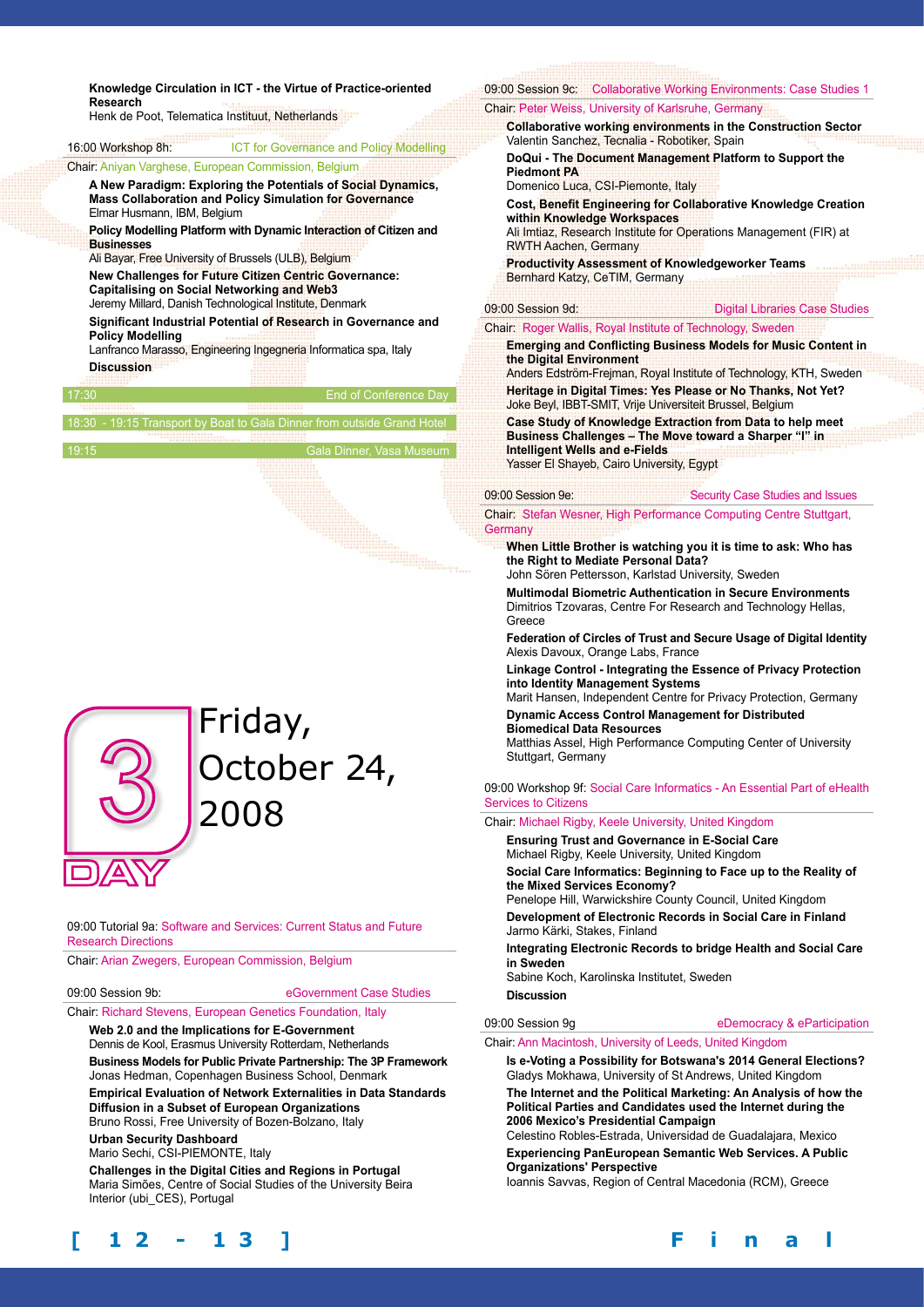# Conference & Exhibition

**Towards Interactive Public Decisions: Connecting Participatory Processes and Institutional Contexts**  Mats Danielson, Stockholm University and Royal Institute of

Technology, Sweden

| 10:30 Coffee Break:                                 | <b>Exhibition &amp; Networking</b>                             |
|-----------------------------------------------------|----------------------------------------------------------------|
| 11:00 Session 10a:                                  | elnclusion & eAccessibility                                    |
| Chair: Jesse Marsh, Atelier Studio Associato, Italy |                                                                |
|                                                     | <b>Promoting the Adoption of Internet among Elderly People</b> |
| Håkan Selg, Uppsala University, Sweden              |                                                                |

**Measuring the Level of eInclusion within Exclusion Prone groups of the European Community: Findings of the ICT for ALL project**  Bence Kollanyi, Corvinus University, Hungary

**Profiling the non-user: ICT Acceptance Measures based on Strategies of Segmentation and Differentiation**  Pieter Verdegem, Ghent University - IBBT, Belgium

11:00 Session 10b: eGovernment Case Studies II

#### Chair: Ulf Blomqvist, VINNOVA, Sweden

**Lessons from Global E-Readiness Trends of National Economies**  Mary Keeling, IBM Institute for Business Value, Ireland

**Needs for a Semi-Open Source Software Business Model for Local Governments**  Anna Öhrwall Rönnbäck, Linköping University, Sweden

**Paving Roads towards eGov Inclusion: A Portuguese Intermunicipal Case Study** 

Solange Rito Lima, University of Minho, Portugal **SyC - Show your Card** 

Franco Carcillo, City of Turin, Italy

11:00 Workshop 10c: Collaborative Working Environments: Case Studies Chair: Hans Schaffers, Helsinki School of Economics & ESoCE Net,

# **Netherlands**

**inContext, Interaction and Context Based Technologies for Collaborative Teams** 

Giovanni Casella, Softeco Srl, Italy

**POPEYE, a Peer-to-peer Collaborative Working Environment over Mobile Ad-hoc Networks** 

Christian Melchiorre, Softeco Srl, Italy

**Collaborative Working Issues and Challenges in Knowledge Work Environment: Insights from Two Cases**  Bernhard Katzy, CeTIM, Germany

**Collaboration environment: A Single Point of Access into Networks of Knowledge** 

Dan Harnesk, Luleå University of Technology, Sweden **Collaboration Environments Instantiation Process through Interoperable Platforms**  Javier Garcia Guzman, Carlos III University, Spain

## 11:00 Session 10d: Digital Libraries Applications and Case Studies

#### Chair: Alvaro Oliveira, Alfamicro, Lda., Portugal

**Designing an Automated Prototype Tool for Preservation Quality Metadata Extraction for Ingest into Digital Repository**  Yunhyong Kim, University of Glasgow, United Kingdom

**Semantic Multi-language and Multi-ontology Framework for Digital Content Management and Sharing**  Stefano Bianchi, Softeco Sismat SpA, Italy

**Tackling the Risk Challenge: DRAMBORA (Digital Repository Audit Method Based on Risk Assessment)**  Andrew McHugh, University of Glasgow, United Kingdom

11:00 Session 10e: Security Applications

Chair: Jonathan Cave, RAND Europe, United Kingdom

**A Meta Model Generator for Implementing Access Control and Security Policies in Distributed Systems based on Model-Driven Architecture** 

Mirad Zadic, ARC Seibersdorf research GmbH., Austria **Enabling True Single sign-on for Grid Portals** 

Efstathios Karanastasis, ICCS/NTUA, Greece

| Programme |
|-----------|
|-----------|

**Anonymous, Liberal, and User-Centric Electronic Identity - A New, Systematic Design of eID Infrastructure**  Libor Neumann, ANECT a.s., Czech Republic **Integrity, Trust and Security**  David Lilburn Watson, Global Trust Center, Sweden

11:00 Workshop 10f: Smart Textiles and Service Innovations in Tele-care **Services** 

#### Chair:

**An Introduction to Healthwear Project, its Scope and Motivation**  Christos Malliopoulos, Cosmote Mobile Telecommunications SA, Greece

**Mining Telecare Data: Methods for Managing Knowledge and Improving the Performance of Healthwear Service**  Christos Malliopoulos, Cosmote Mobile Telecommunications SA, **Greece** 

**Recording of Physiological Indicators and Patient Monitoring: Technologies and Architectures**  Theodoros Vavouras, Atkosoft SA, Greece **Service Validation: Clinical Trials on the Early Discharge of** 

**Respiratory Patients**  Periklis Giovas, B'YPE Sotiria General Chest Disease Hospital,

**Greece Service Validation: Clinical Trials on the Rehabilitation of Cardiac Patients**  Domenico Cianflone, Hospital San Raffaele - HSR, Italy **Service Validation: Clinical Trials on the Evaluation of the** 

**Mobility of Stable Chronic Patients**  Albert Alonso, Hospital Clinic - Universitat de Barcelona, Spain

#### 11:00 Session 10g: eDemocracy & eParticipation II

## Chair: Gareth MacNaughton, Lane & Hapiak Consulting, United Kingdom

**CitizenScape discussion paper – Working with Web 2.0 to Engage Citizens with Democracy** 

Catherine Howe, Public-i, United Kingdom **Bridging the Gap between Citizens and Decision-makers:** 

**3 years of Experience from Implementing the Gov2demoss eParticipation Platform in Europe**  Yasmin Mazhari, Gov2u, Greece

**Consumer Protection and the Regions – A New Model of Citizen Participation in European Legislation** 

Matthias Holzner, MFG Baden-Württemberg mbH, Germany **The Piemonte Assembly towards e-Democracy: The Interregional project SESAMO** 

Elena Fenoglio, CSI Piemonte, Italy **Innovation, Open Standards and Democracy**  Elmar Husmann, IBM, Belgium

#### 12:30 Lunch Time: Exhibition & Networking

13:30 Closing Plenary Session 11a:

Chair: Urban Funered, Ministry of Finance, Sweden

**Exploiting the Benefits of the Information Society**  Per Unckel, County Governor of Stockholm, Sweden

**eGovernment Problems and Advances – a Lithuanian Perspective**  Edmundas Žvirblis, Information Society Development Committee, Lithuania

**eGovernment - Where Do We Go From Here: Work and Vision for e2015** 

Urban Funered, Ministry of Finance, Sweden

**Welcome to eChallenges e-2009**

Mehmet Gökgöz, Director, Turkish Research and Business Organizations (TuR&Bo ppp), Turkey

**Moderated Discussion**

**Best Paper Award Best Demonstration Stand Award Closing Ceremony**

The Conference Programme is subject to change at the discretion of the International Programme Committee Chair. You should always refer to the Conference Portal for the most up to date information.

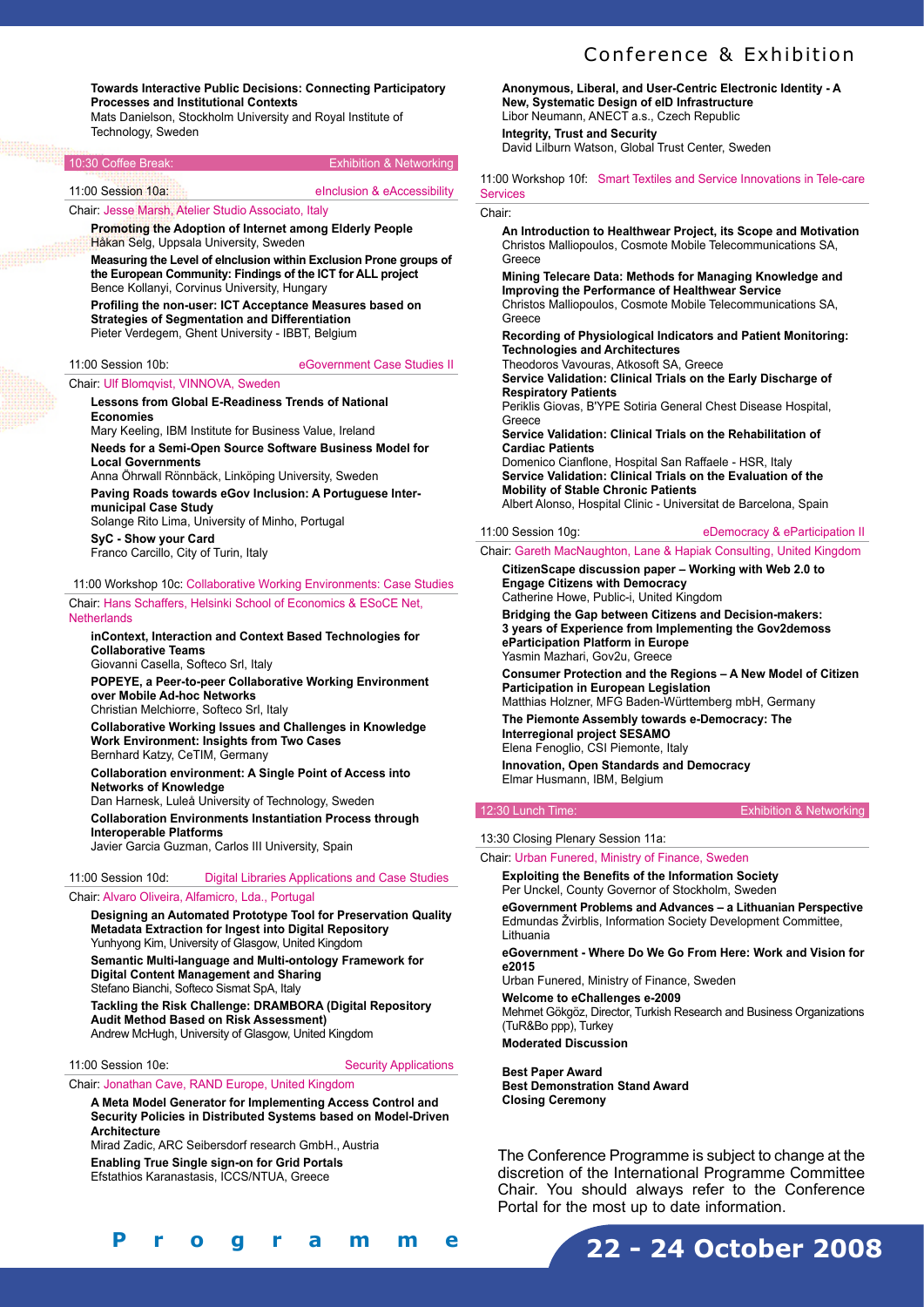# **Tours in Stockholm**

There are a variety of tours available during and after eChallenges e-2008 for delegates and accompanying persons to experience everything Stockholm has to *Stockholm in a Nutshell* offer. Tickets can be purchased in advance via online registration up to 08 October and will be included in the delegates pack provided at on site registration.

It is necessary for delegates to go to the departure place at least 30 minutes in advance and hand their ticket in at the kiosk.

#### *Under the Bridges of Stockholm*

See all of the City of Stockholm from the water. A great tour showing you the city from a waterfront perspective. Pass under 15 bridges and pass through two locks. Travel both on Lake Mälaren as well as the Baltic Sea, while passing many of Stockholm's most famous buildings and sights. Departures daily from Strömkajen (by the Grand Hotel) at 11.00, & 13.00. The tour lasts 1hr 50 mins and costs €20 per person.

#### *Royal Canal Tour*

Pass through the inner parts of Stockholm including Strandvägen and the Vasa Museum, before entering the shady canal of Djurgården with its green and lush surroundings. As the canal opens out into the sea, pass Fjäderholmarna, the closest of the archipelago *Dinner cruise to Vaxholm* islands, before heading back towards the city along Södermalm, Slussen and the Old Town. Departures daily from Strömkajen (by the Grand Hotel) at 10.30, 11.30, 12.30, 13.30 & 14.30. The tour lasts 50 mins and costs €16 per person.

#### *Archipelago Tour, with Guide*

For anyone who wants to see Sweden's and Stockholm's unique archipelago in a limited amount of time. See Stockholm from the water before venturing out into the archipelago. Your guide will tell you all about life in the archipelago while passing some of the 24.000 islands. Departures from Nybroplan/ Strandvägen at 12.00 on Saturday and Sunday only. The tour last 2.5 - 3 hrs and costs  $\epsilon$ 22 per person.

#### *Brunch Cruise & Archipelago Tour, with Guide*

A pleasant combination of a nice brunch with an open buffet and a chance to see Sweden's and Stockholm's unique archipelago in a limited amount of time. See Stockholm from the water before venturing out into the archipelago. Your guide will tell you about life in the archipelago while passing some of the 24.000 islands. Departures on Saturday and Sunday only from Nybroplan/Strandvägen at 12.00. The tour last 2.5 - 3 hrs and costs €45 per person.

## *Stockholm Panorama Bus Sightseeing*

See most of Stockholm in 90 minutes. See the most famous buildings and views including a stop at Fjällgatan, where the view of Stockholm's islands and waters is magnificent. Departures daily from

Gustav Adolfs Torg (by the Opera House) at 10.00, 12.00 & 14.00. Tickets cost €27 per person.

A combination tour showing you the whole of Stockholm from land and water. Start with a coach trip around the city, viewing the best known buildings and sights. After an hour and a half, transfer to a boat for a tour around the Royal Park of Djurgården. Departures daily from Gustav Adolfs Torg (by the Opera House) at 10.00 & 12.00. The combination tour lasts for 2.5 hrs (€37 per person).

#### *Hop On Hop Off Bus Tour – Travel Pass*

Welcome to Open Top Tours. We offer a sightseeing tour around Stockholm with open top double decker buses. Passing most of Stockholm's main sights, you decide when to get on and off the bus along the route – the ticket is valid for unlimited use over 24 hours. Ticket includes entrance fee to Gröna Lund Tivoli and Casino Cosmopol. Departures daily every 18 minutes (€25 per person).

#### *Stockholm by Light, Dinner Cruise*

Dinner Cruise by MS Cinderella taking you out into the archipelago. Departure daily from Strandvägen at 18:30. This cruise lasts for 3 hours and costs €61 per person for a 4 course tasting menu (drinks not included).

.

Prepare yourself for an evening of culinary delights on the waters of the Baltic. The menu centres on top class produce with a Swedish twist. A three course dinner set menu will be served (drinks not included). Departure from Strandvägen on Friday only at 19:00. Tickets cost €61 per person.

# **[ 1 4 - 1 5 ] F i n a l P r o g r a m m e**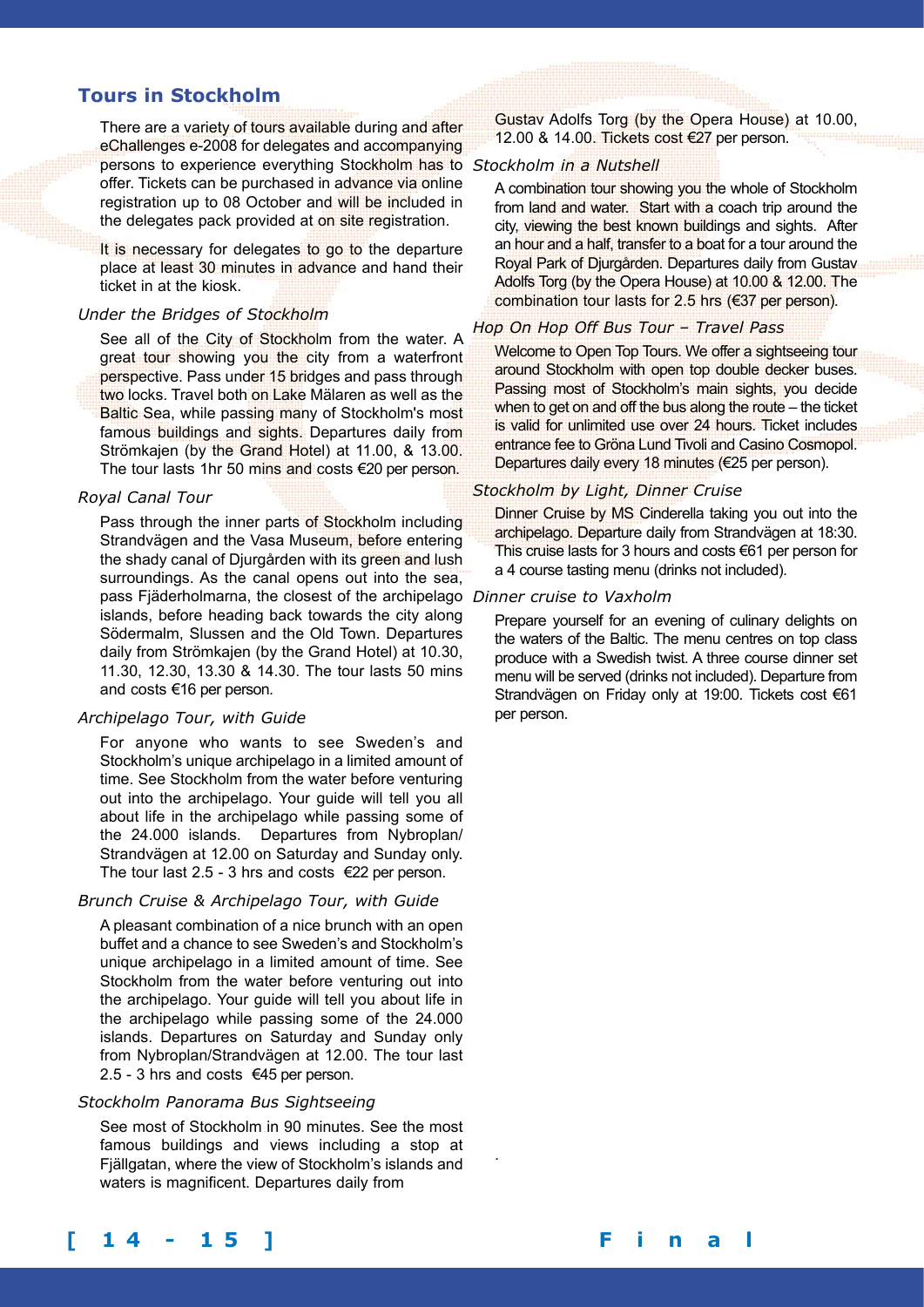# **Registration Information**

It is necessary for all **eChallenges e-2008** delegates to register separately online. Please use your existing log-in details for Online Registration.

# **Conference Fees**

## **Authors Fees (Due by 15 July)**

- Authors EU New Member States (1), EU Candidate Countries (2) and Developing Countries (3) Countries (2) and Developing Countries (3)
- Authors All countries except EU New Member States (1), Candidate Countries (2) and Developing<br>Countries (3) Countries (3)

Please note that the author fee is only available to accepted presenters in the Programme (*one presenter per paper*). Co-authors who wish to participate should register as Delegates.

## **Delegates' Fees - Early Bird (Due by 31 July)**

- Early Bird EU New Member States (1), EU Candidate Countries (2) and Developing Countries (3) **€540**
- Early Bird All countries except EU New Member States (1), Candidate Countries (2) and Developing<br>Countries (3) Countries (3)

## **Delegates' Fees - Full Fee from 01 August**

• Delegate Full Price **€695**

## **The Conference Fee includes:**

- Entrance to all plenary and parallel sessions
- Entrance to Exhibition
- Documentation with proceedings on CD-Rom
- Three luncheons and refreshments at morning and afternoon breaks
- Networking Cocktail Reception
- Gala Dinner

**EU New Member States (1)** Cyprus, Czech Republic, Estonia, Hungary, Latvia, Lithuania, Malta, Poland, Slovakia, Slovenia, Bulgaria, Romania

**EU Candidate Countries (2)** Croatia, Turkey

**Developing Countries (3) Africa** (Angola, Benin, Botswana, Burkina Faso, Burundi, Cameroun, Cape Verde, Central African Republic, Chad, Comoros, Congo (Republic of), Congo (Democratic Republic of), Djibouti, Equatorial Guinea, Eritrea, Ethiopia, Gabon, Gambia, Ghana, Guinea, Guinea Bissau, Ivory Coast, Kenya, Lesotho, Liberia, Madagascar, Malawi, Mali, Mauritania, Mauritius, Mozambique, Namibia, Niger, Nigeria, Rwanda, Sao Tome & Principe, Senegal, Seychelles, Sierra Leone, Somalia, South Africa, Sudan, Swaziland, Tanzania, Togo, Uganda, Zambia and Zimbabwe)

**Asia** (Bangladesh, Bhutan, Brunei, Cambodia, China, India, Indonesia, Laos, Malaysia, Maldives, Mongolia, Nepal, Pakistan, Philippines, Singapore, Sri Lanka, Thailand, Vietnam)

**Caribbean and Pacific Countries** (Antigua and Barbuda, Bahamas, Barbados, Belize, Cuba, Dominica, Domican Republic, Grenada, Guyana, Haiti, Jamaica, St.Kitts & Nevis, St.Lucia, St.Vincent, Suriname, Trinidad & Tobago, Cook Islands, East Timor, Federated States of Micronesia, Fiji, Kiribati, Marshall Islands, Nauru, Niue, Palau, Papua New Guinea, Samoa, Solomon Islands, Tonga, Tuvalu, Vanuatu)

**Latin America** (Argentina, Bolivia, Brazil, Chile, Colombia, Costa Rica, Ecuador, El Salvador, Guatemala, Honduras, Mexico, Nicaragua, Panama, Paraguay, Peru, Uruguay, Venezuela)

**Mediterranean Partner Countries** (Algeria, Egypt, Israel, Jordan, Lebanon, Morocco, Syrian Arab Republic, Tunisia, West Bank & Gaza Strip)

**Russia & NIS** (Armenia, Azerbaijan, Belarus, Georgia, Kazakhstan, Kyrgyzstan, Moldova, Russia, Tajikistan, Turkmenistan, Ukraine, Uzbekistan)

**Western Balkan Countries** (Albania, Bosnia-Herzegovina-Croatia, Former Yugoslav Republic of Macedonia, Serbia & Montenegro)

## . **Terms & Conditions**

1. All authors who are presenting a paper or making an oral presentation at **eChallenges e-2008** must complete payment registration online by **15 July** at the latest, prior to publication of the Final Programme.

2. In the case where a paper is jointly authored, the **presenter** of the paper is considered to be the author/ presenter from a payment registration point of view. All co-authors are considered to be **delegates**.

3. Accepted Exhibitors (other than accepted presenters) must complete payment registration by **31 August**.

4. Delegates' fees must be paid before admission to the Conference and Exhibition.

5. IEEE Members are entitled to apply for a 10% discount on the appropriate fee. Please provide Membership No. as part of online registration and fax a copy of valid Membership card to +353-1-8170606.

6. There are **no refunds for cancellations** but substitutions may be made at any time prior to the event by contacting the Conference Secretariat.

7. Each individual must be registered separately on the **eChallenges e-2008** Conference portal.

8. Payment may be made by bank transfer or credit card (with some restrictions). Payments made by bank transfer must be **net of any bank charges** and the payment instruction should refer to "**eChallenges e-2008** Conference", your name, organisation and invoice number (if relevant).

9. Receipts are automatically issued electronically upon receipt of payment. If your organisation requires an invoice to process payment registration by bank transfer, please contact the Conference Secretariat.

10, Conference registration or hotel accommodation is not confirmed until full payment is received.

11. Online registration facilitates conference registration, booking of hotel accommodation, attendance at Networking Cocktail Reception and Gala Dinner. It is possible to go back through online registration at any stage, book items not previously confirmed (such as accommodation and tours) and complete payment.

12. The Registration Desk will open on Tuesday 21 October from 15:00 to 19:00 and will remain open during normal Conference hours from 08:00 on Wednesday 22 October.

**[ 1 4 - 1 5 ] F i n a l P r o g r a m m e**